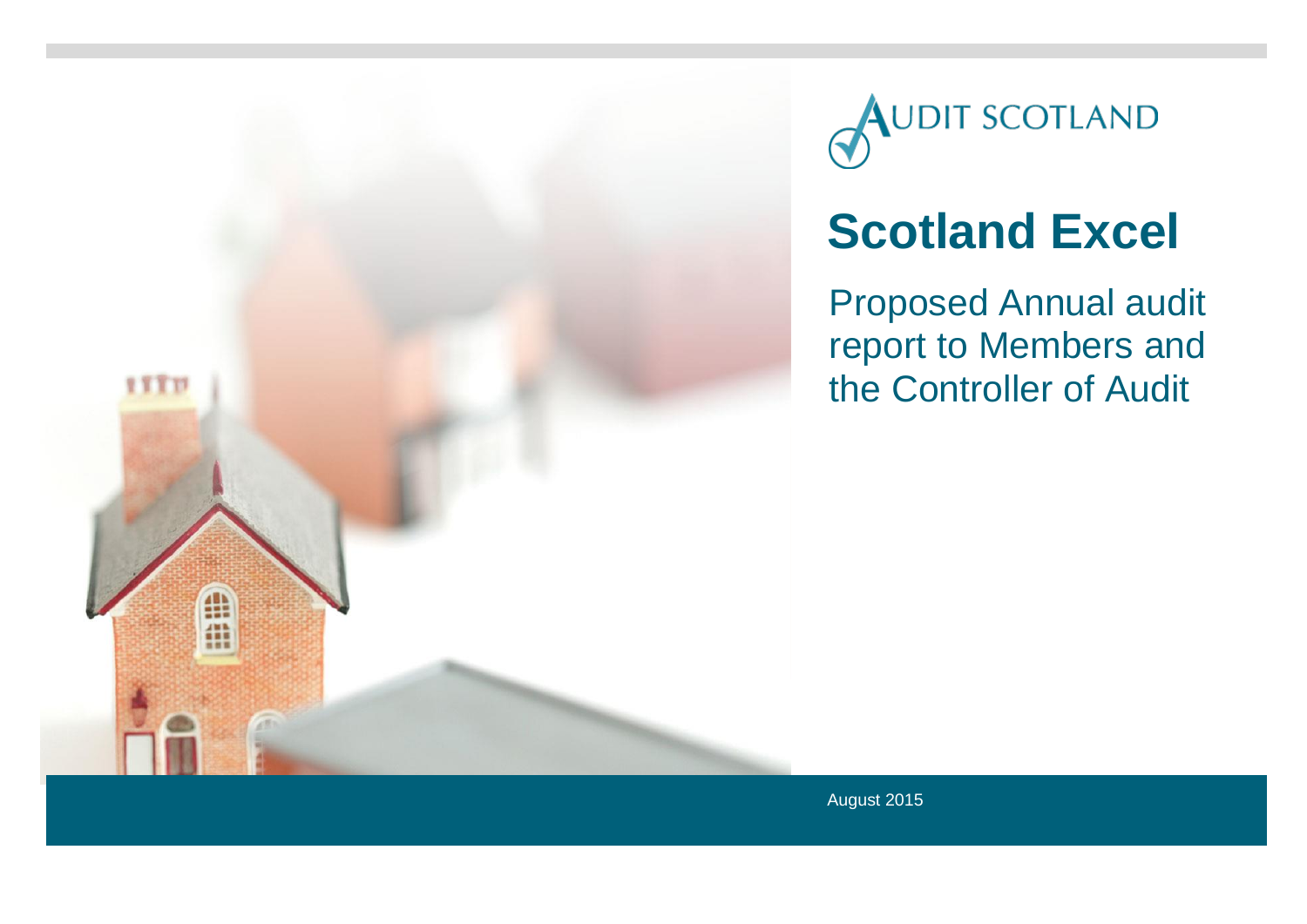The Accounts Commission is a statutory body which appoints external auditors to Scottish local government bodies. [\(www.audit-scotland.gov.uk/about/ac\)](file:///C:/Users/DOMIVY/Desktop/Audit%20Scotland/Template%202015/www.audit-scotland.gov.uk/about/ac)

Audit Scotland is a statutory body which provides audit services to the Accounts Commission and the Auditor General. [\(www.audit-scotland.gov.uk\)](file:///C:/Users/DOMIVY/Desktop/Audit%20Scotland/Template%202015/www.audit-scotland.gov.uk)

The Accounts Commission has appointed Anne McGregor as the external auditor of Scotland Excel for the period 2011/12 to 2015/16.

This report has been prepared for the use of Scotland Excel and no responsibility to any member or officer in their individual capacity or any third party is accepted.

This report will be published on our website after it has been considered by Scotland Excel. The information in this report may be used for the Accounts Commission's annual overview report on local authority audits published on its website and presented to the Local Government and Regeneration Committee of the Scottish Parliament.

#### **Key contacts**

Anne McGregor, Senior Audit Manager [amcgregor@audit-scotland.gov.uk](mailto:amcgregor@audit-scotland.gov.uk) Kenneth McFall, Senior Auditor [kmcfall@audit-scotland.gov.uk](mailto:kmcfall@audit-scotland.gov.uk) Andrew Wallace, Trainee Auditor [awallace@audit-scotland.gov.uk](mailto:awallace@audit-scotland.gov.uk)

Audit Scotland 4th floor (South Suite) 8 Nelson Mandela Place Glasgow G2 1BT Telephone: 0131 625 1500 Website: [www.audit-scotland.gov.uk](http://www.audit-scotland.gov.uk/)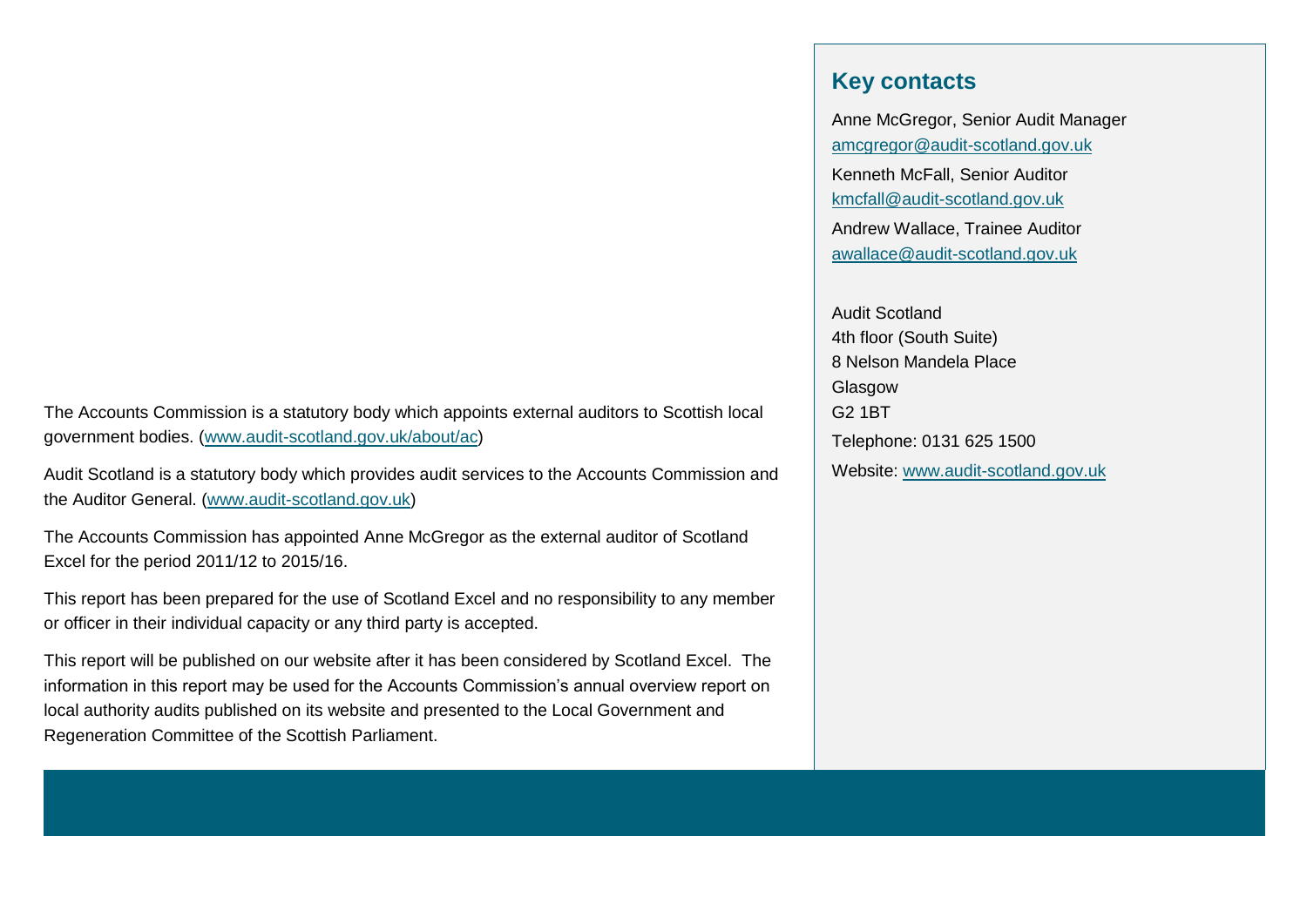# **Contents**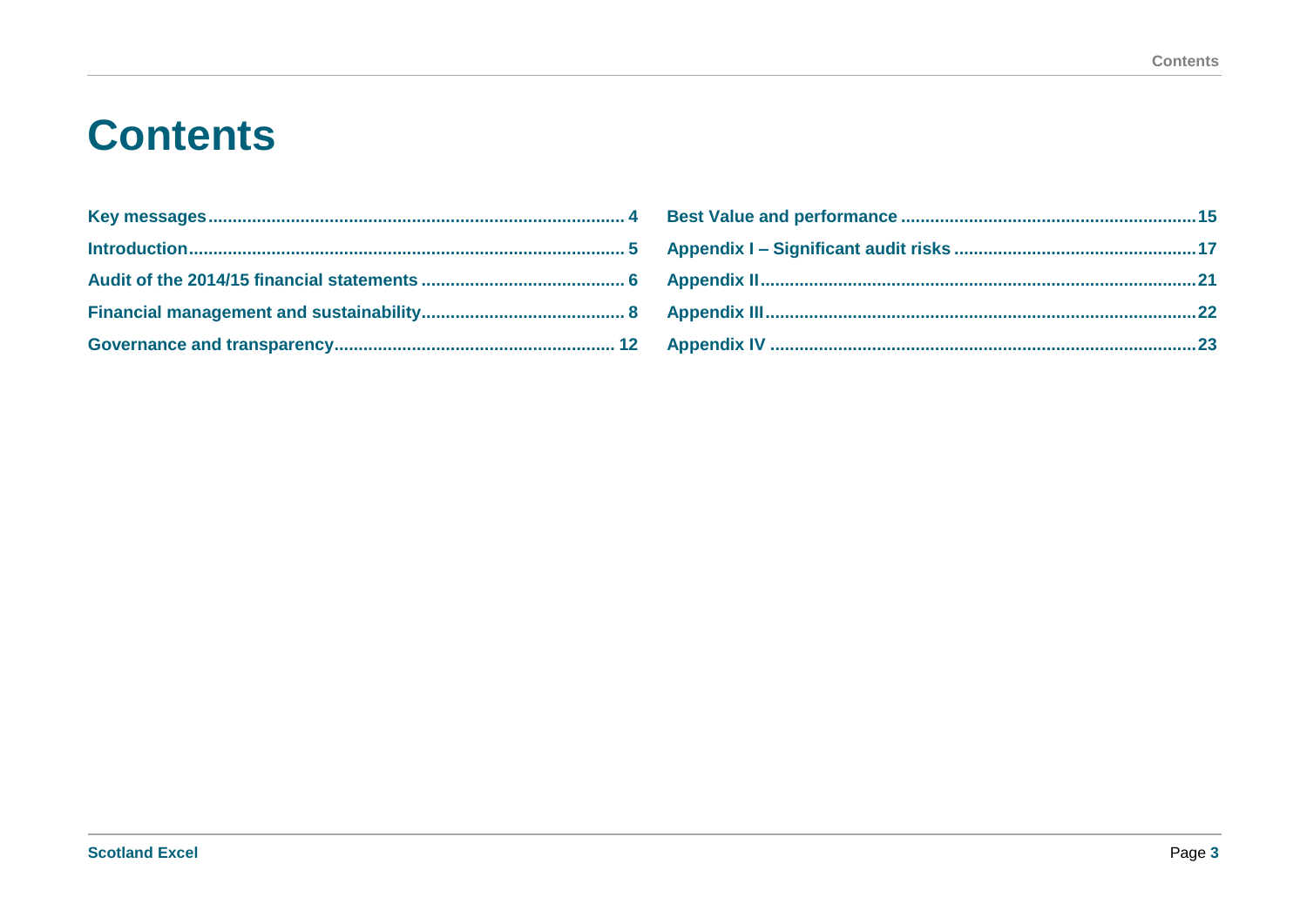# **Key messages**

| <b>Audit of</b><br>financial<br>statements              | Unqualified auditor's report on the 2014/15 financial statements.<br>$\bullet$                                                                                                                                                                                                                                                                                                  |
|---------------------------------------------------------|---------------------------------------------------------------------------------------------------------------------------------------------------------------------------------------------------------------------------------------------------------------------------------------------------------------------------------------------------------------------------------|
| <b>Financial</b><br>management<br>and<br>sustainability | Scotland Excel reported a deficit of £402k compared to a budgeted deficit of £455k.<br>Reform funding balance soon to be fully utilised increasing pressure for a new funding<br>regime to be developed and implemented for 2016/17.<br>Balances with local authorities are £0.5m, which is 14% of 2015/16 budget and<br>sufficient to cover unexpected costs.                  |
| Governance<br>and<br>transparency                       | New governance statement completed and included in the 2014/15 financial<br>statements.<br>Satisfactory internal control arrangements.<br>Register of interests being implemented.<br>New corporate strategy in place for 2015-18.                                                                                                                                              |
| <b>Outlook</b>                                          | In common with other public sector organisations, Scotland Excel faces the key<br>challenges of reducing budgets and the public expectation of high quality services<br>value. The Corporate Strategy emphasises Scotland Excel's role in supporting public<br>sector bodies deliver better and more cost effective services. Key to this is<br>developing a new funding model. |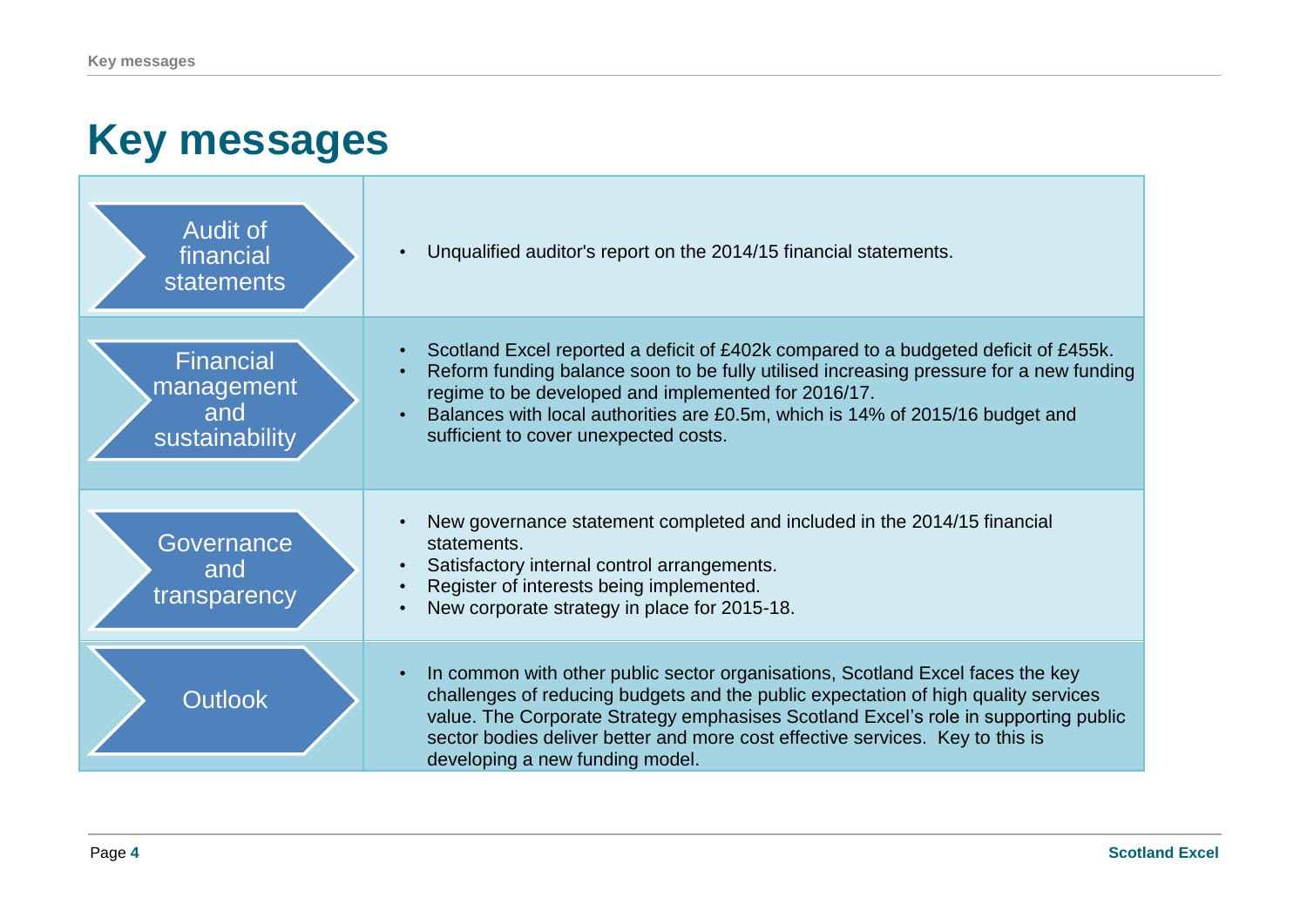## **Introduction**

- **1.** This report is a summary of our findings arising from the 2014/15 audit of Scotland Excel. The report is divided into sections which reflect our public sector audit model.
- **2.** The management of Scotland Excel is responsible for:
	- preparing financial statements which give a true and fair view
	- implementing appropriate internal control systems
	- putting in place proper arrangements for the conduct of its affairs
	- ensuring that the financial position is soundly based.
- **3.** Our responsibility, as the external auditor of Scotland Excel, is to undertake our audit in accordance with International Standards on Auditing, the principles contained in the Code of Audit Practice issued by Audit Scotland in May 2011 and the ethical standards issued by the Auditing Practices Board.
- **4.** An audit of financial statements is not designed to identify all matters that may be relevant to those charged with governance. It is the auditor's responsibility to form and express an opinion on the financial statements; this does not relieve management of their responsibility for the preparation of financial statements which give a true and fair view.
- **5.** A number of reports, both local and national, have been issued by Audit Scotland during the course of the year. These reports, summarised at **appendices II and III**, include recommendations for improvements.
- **6. Appendix IV** is an action plan setting out our recommendations to address the high level risks we have identified during the course of the audit. Officers have considered the issues and agreed to take the specific steps in the column headed "Management action/response". We recognise that not all risks can be eliminated or even minimised. What is important is that Scotland Excel understands its risks and has arrangements in place to manage these risks. The Joint Committee and executive officers group should ensure that they are satisfied with proposed action and have a mechanism in place to assess progress and monitor outcomes.
- **7.** We have included in this report only those matters that have come to our attention as a result of our normal audit procedures; consequently, our comments should not be regarded as a comprehensive record of all deficiencies that may exist or improvements that could be made.
- **8.** The cooperation and assistance afforded to the audit team during the course of the audit is gratefully acknowledged.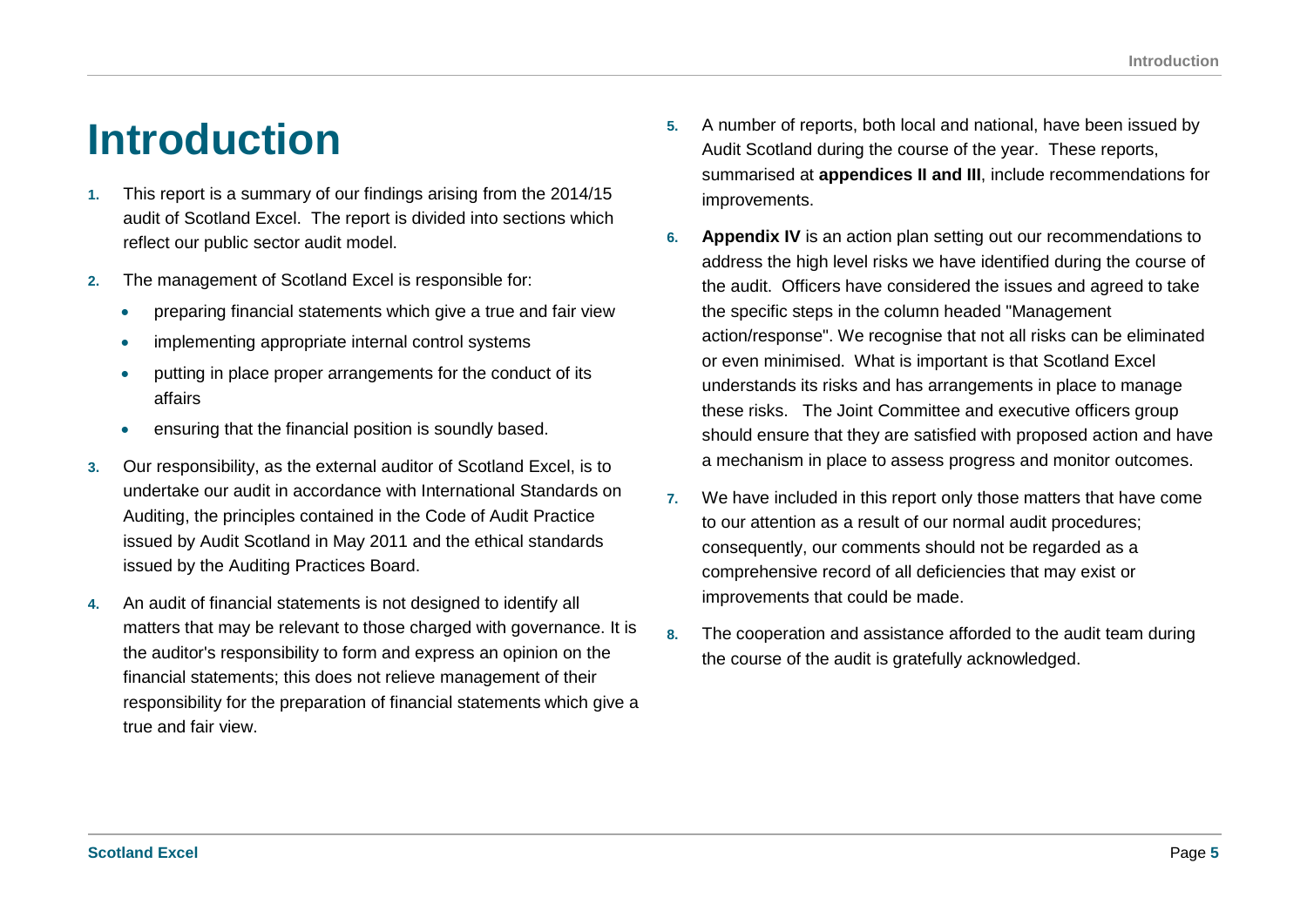# **Audit of the 2014/15 financial statements**

| <b>Audit opinion</b>     | We have completed our audit and issued an unqualified independent auditor's report.                                                                                                                                                                                           |
|--------------------------|-------------------------------------------------------------------------------------------------------------------------------------------------------------------------------------------------------------------------------------------------------------------------------|
| <b>Going concern</b>     | The financial statements were prepared on the going concern basis. We are unaware of any events or<br>conditions that may cast significant doubt on Scotland Excel to continue as a going concern.                                                                            |
| <b>Other information</b> | We review and report on other information published with the financial statements, including the<br>management commentary, annual governance statement and the remuneration report. There were minor<br>disclosure changes made to these statements as a result of the audit. |

#### **Submission of financial statements for audit**

**9.** We received the unaudited financial statements on 3 June 2015, in accordance with the agreed timetable. The working papers were of a high standard and staff provided good support to the audit team.

#### **Overview of the scope of the audit of the financial statements**

- **10.** Information on the integrity and objectivity of the appointed auditor and audit staff, and the nature and scope of the audit, were outlined in our Annual Audit Plan provided to management in March 2015.
- **11.** As part of the requirement to provide full and fair disclosure of matters relating to our independence, we can confirm that we have

not undertaken non-audit related services. The 2014/15 agreed fee for the audit was set out in the Annual Audit Plan and, as we did not carry out any work additional to our planned audit activity, the fee remains unchanged.

**12.** The concept of audit risk is of central importance to our audit approach. During the planning stage of our audit we identified a number of key audit risks which involved the highest level of judgement and impact on the financial statements and consequently had the greatest effect on the audit strategy, resources and effort. We set out in our Annual Audit Plan the audit work we proposed to undertake to secure appropriate levels of assurance. **Appendix I** sets out the significant audit risks identified during the course of the audit and how we addressed each risk in arriving at our opinion on the financial statements.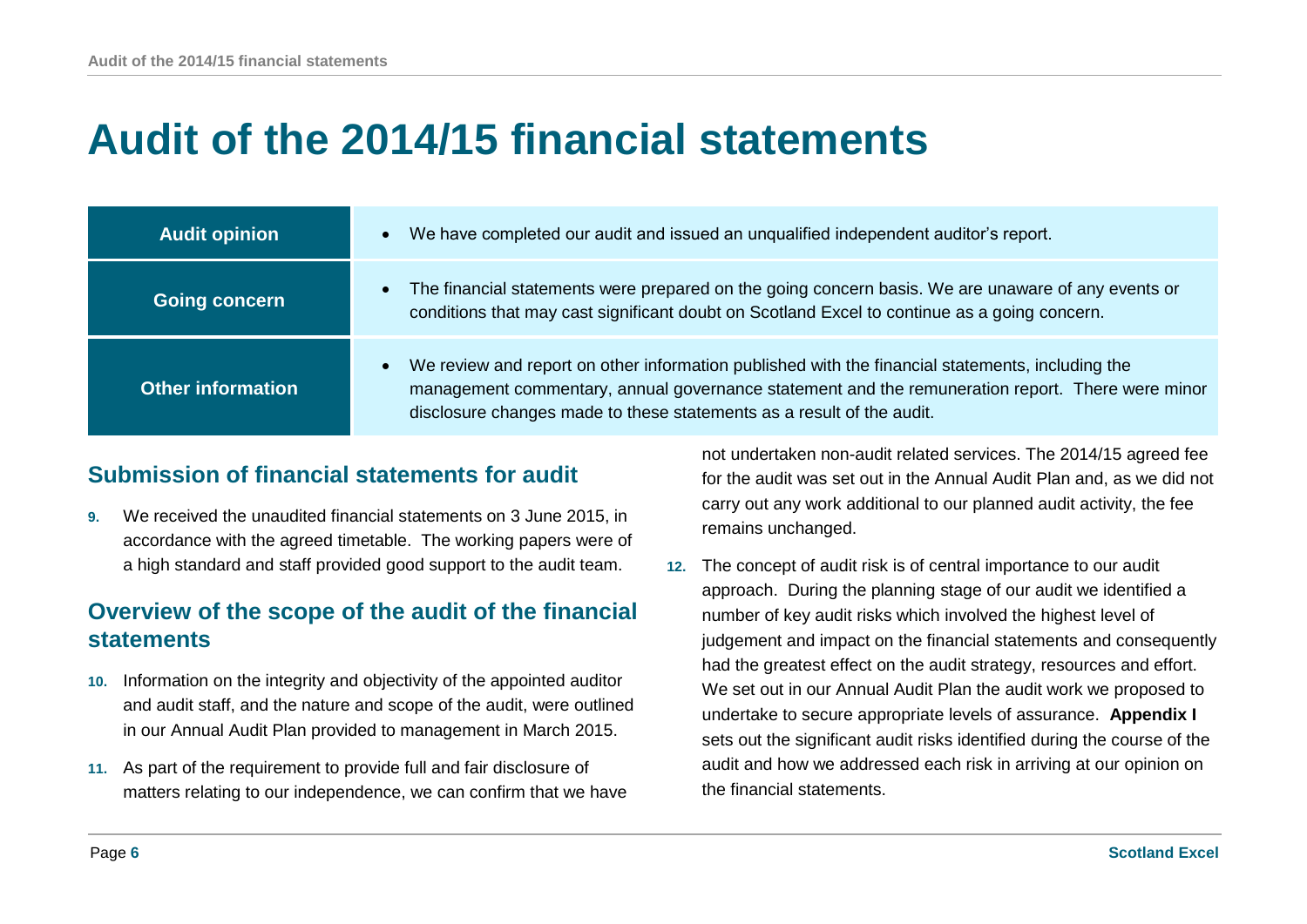**13.** Our audit involved obtaining evidence about the amounts and disclosures in the financial statements sufficient to give reasonable assurance that the financial statements are free from material misstatement, whether caused by fraud or error.

#### **Materiality**

- **14.** Materiality can be defined as the maximum amount by which auditors believe the financial statements could be misstated and still not be expected to affect the decisions of users of financial statements. A misstatement or omission, which would not normally be regarded as material by amount, may be important for other reasons (for example, an item contrary to law).
- **15.** We consider materiality and its relationship with audit risk when planning the nature, timing and extent of our audit and conducting our audit programme. Specifically with regard to the financial statements, we assess the materiality of uncorrected misstatements, both individually and collectively.
- **16.** We summarised our approach to materiality in our Annual Audit Plan. Based on our knowledge and understanding of Scotland Excel we set our planning materiality for 2014/15 at £33,000 (1% of gross expenditure). We report all misstatements greater than £1,000. Performance materiality was calculated at £16,000 to reduce to an acceptable level the probability of uncorrected and undetected audit differences exceeding our planning materiality level.
- **17.** On receipt of the financial statements we reviewed our materiality levels. Materiality remained at 1% but all pension costs were now

included and materiality increased to £40,197 and performance materiality to £20,098.

#### **Evaluation of misstatements**

**18.** A number of presentational adjustments were identified within the financial statements during the course of our audit. These were discussed with relevant officers who agreed to amend the unaudited financial statements. There were no monetary errors impacting on the Comprehensive Income and Expenditure Statement.

### **Significant findings from the audit**

- **19.** International Standard on Auditing 260 requires us to communicate to you significant findings from the audit, including:
	- The auditor's views about significant qualitative aspects of the entity's accounting practices, including accounting policies, accounting estimates and financial statement disclosures.
	- Significant difficulties encountered during the audit.
	- Significant matters arising from the audit that were discussed, or subject to correspondence with management.
	- Written representations requested by the auditor.
	- Other matters which in the auditor's professional judgment, are significant to the oversight of the financial reporting process.
- **20.** There are no matters, other than those set out elsewhere in this report, to which we wish to draw to you attention.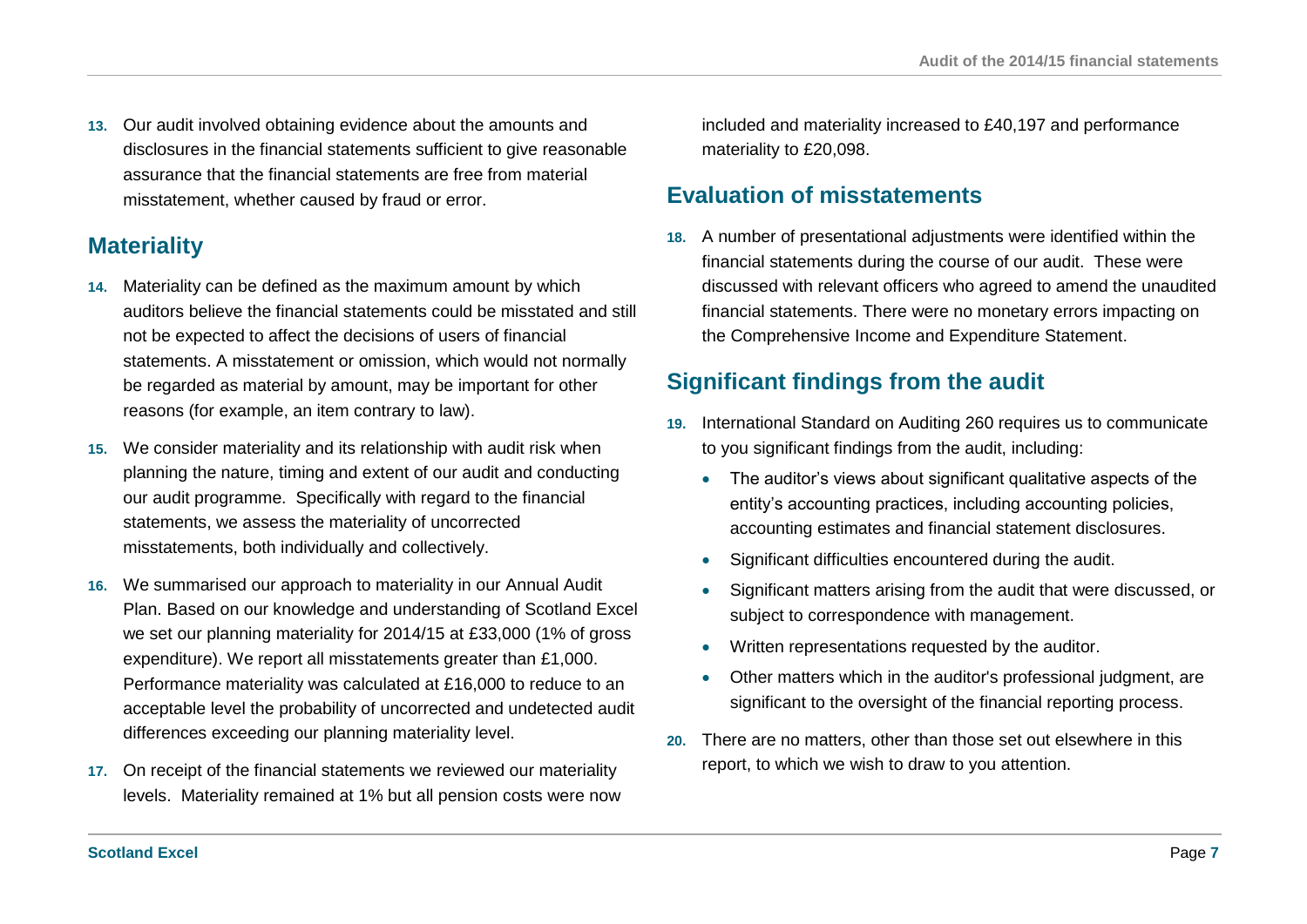## **Financial management and sustainability**



#### **Financial management**

**21.** Scotland Excel sets an annual budget to meet its commitments for the forthcoming financial year. Regular monitoring of expenditure and income against agreed budgets is central to effective financial management.

#### **Financial outcomes**

**22.** Scotland Excel incurred an accounting deficit on the provision of services of £0.6m, as shown in the Comprehensive Income an Expenditure Statement (CIES). In the CIES, cost of services increased from £3.538m to £3.946m, a 12% increase. The main increases from 2013/14 are on employee costs due to voluntary redundancy/ early retirement costs and on administration costs, due to recruitment costs and legal fees associated with a supplier challenge to a contract.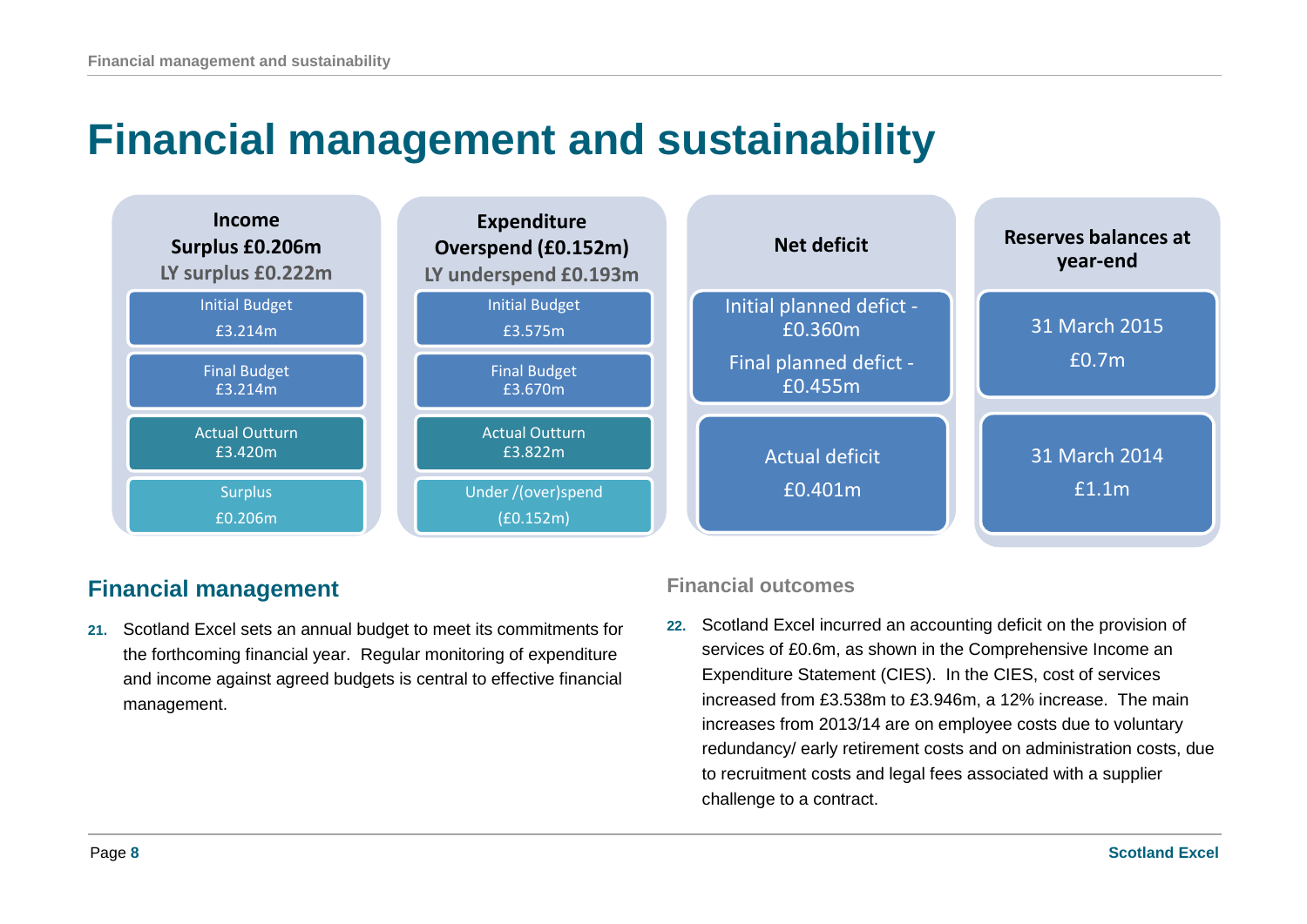- **23.** The deficit as presented in the management commentary of £0.401m is different because it is prior to items such as pension adjustments and employee leave accrual. As the budget is prepared and monitored against in this way, it is appropriate for the management commentary details to be presented as such.
- **24.** Overall Scotland Excel reported an underspend of £0.054m against a budgeted deficit of £0.455m. The surplus on other income of £0.206m is due to the recovery of training fees and reimbursements of temporary employee costs. These costs contribute to the overspend recorded against employee costs (£0.075m) and payments to other bodies (£0.089m). In addition there was an underspend on supplies and services due to delays in systems development work.

#### **Financial management arrangements**

- **25.** As auditors, we need to consider whether audited bodies have established adequate financial management arrangements. We do this by considering a number of factors, including whether:
	- financial regulations are comprehensive, current and promoted within Scotland Excel
	- reports monitoring performance against budgets are accurate and provided regularly to budget holders
	- monitoring reports do not just contain financial data but are linked to information about performance.
- **26.** Revenue budget monitoring reports are regularly provided to the Scotland Excel Executive sub-committee and core operations split from non-core.
- **27.** Internal audit confirmed that regulations reviewed and updated, then approved in December 2014.
- **28.** Forecasting the year-end deficit is complicated by the difficulty in recruiting staff and the level of re-charges received for costs incurred. For 2014/15 and 2013/14, other income budget was £0.03m but outturn was £0.252m and £0.236m, respectively.
- **29.** The anticipated year-end budget fluctuated during the year: original £0.036m; revised £0.455m; at 10 months £0.338m and then the outturn was £0.401m In quarter 4, Scotland Excel took the opportunity to fund voluntary severance costs, bringing the anticipated year-end deficit back to nearer the revised budget.
- **30.** For 2015/16, the budget level has remained at £30k but based on previous years may increase due to the level of recharges.

## **Conclusion on financial management**

**31.** We have concluded that the Scotland Excel's financial management arrangements are broadly satisfactory but that more work is required on planning for re-charged costs. The new funding model will look in particular at the charging regime with local authorities.

#### **Appendix 4 – Action Plan No. 1**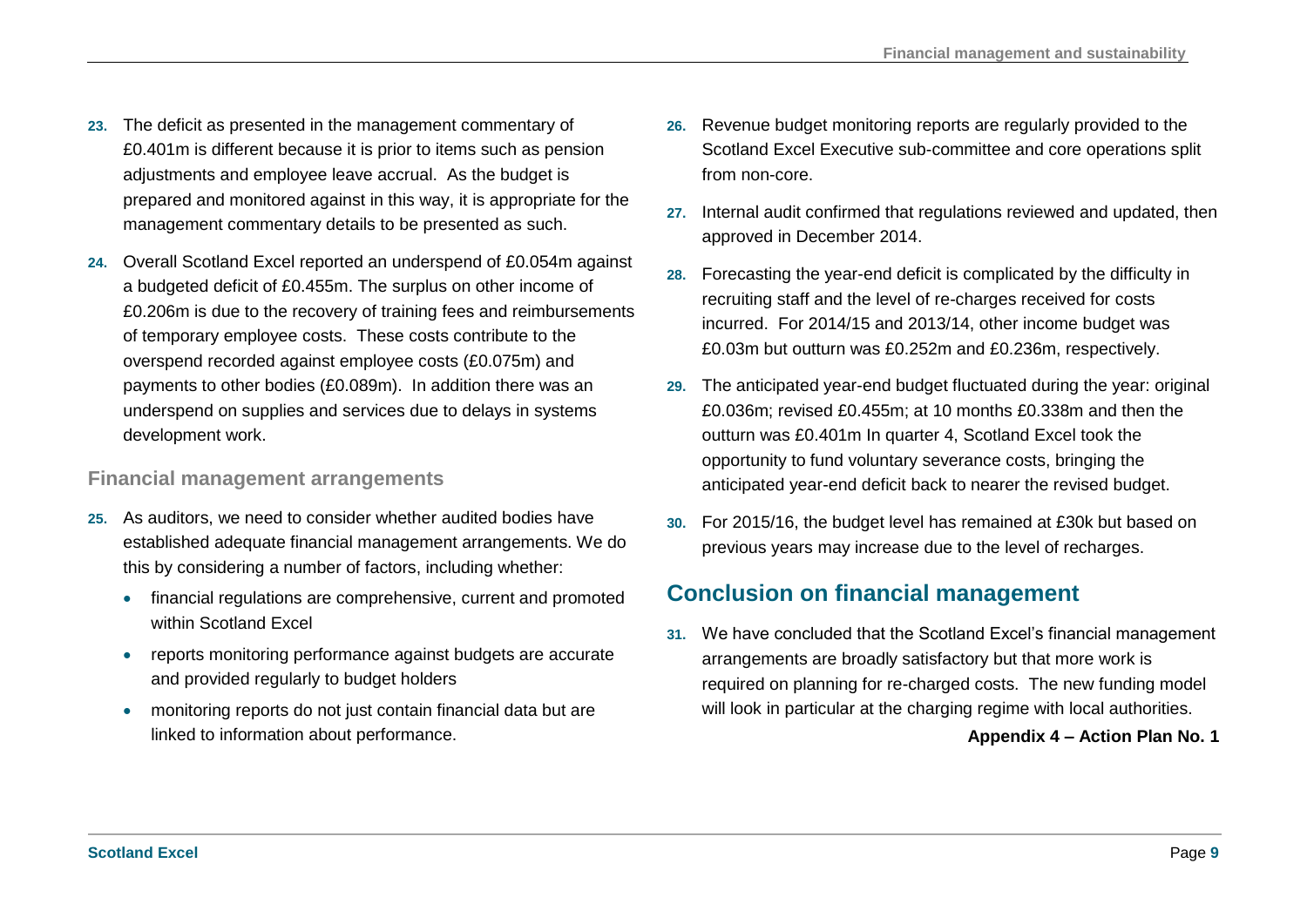### **Financial sustainability**

- **32.** Financial sustainability means that Scotland Excel has the capacity to meet its current and future plans. In assessing financial sustainability we are concerned with whether:
	- there is an adequate level of reserves
	- spending is being balanced with income in the short term
	- long-term financial pressures are understood and planned for
	- investment in services and assets is effective.

Effective long-term financial planning, asset management and workforce planning are crucial to sustainability.

#### **Pension liability**

- **33.** The net liability on Scotland Excel's balance sheet has increased from £1.720m in 2013/14 to £3.523m in 2014/15. The principal reason for this increase is the pension liability rise from £1.662m to £3.460m. This increase is driven by changes in pension actuary's assumptions, mainly by the reduction in the net discount rate over this period.
- **34.** The pension liability represents the difference between expected future pension payments and the underlying value of pension fund assets available to meet this cost.
- **35.** A material net liability can highlight a potential going concern issue however we recognise that the appointed actuary is of the view that the asset holdings and contributions from employees and employers

together with increases in contributions provide security over future liabilities. In light of these factors, it is reasonable that the accounts are prepared on a going concern basis.

#### **Reserve balances**

- **36.** Like all joint committees, Scotland Excel has no specific powers to retain reserves to meet future requirements the balances are used to support medium term financial planning and address any unforeseen costs.
- **37.** Total reserves decreased by £0.401m from £1.135m to £0.734m at March 2015, as Scotland Excel uses these balances to fund reform activities. As noted in previous years, Scotland Excel has been investigating options on how to fund procurement improvement activity, as the ring-fenced reform funding of £0.287m will be used by 2016/17. The remaining balance of £0.447m is 14% of 2015/16 budget and therefore can cover unexpected costs.

#### **Financial planning**

**38.** Scotland Excel approved its 2015/16 budget in November 2014 and made an alteration to this at the Joint Committee meeting in June 2015. The 2015/16 budget of total expenditure was set at £3.214m representing a decrease of £0.456m from 2014/15. The main alterations from the previous year are budgeting for a decrease in employee costs of £0.118m, a decrease in supplies and services costs of £0.095m and decrease of £0.249 million as there is no budget for contractor costs in the year.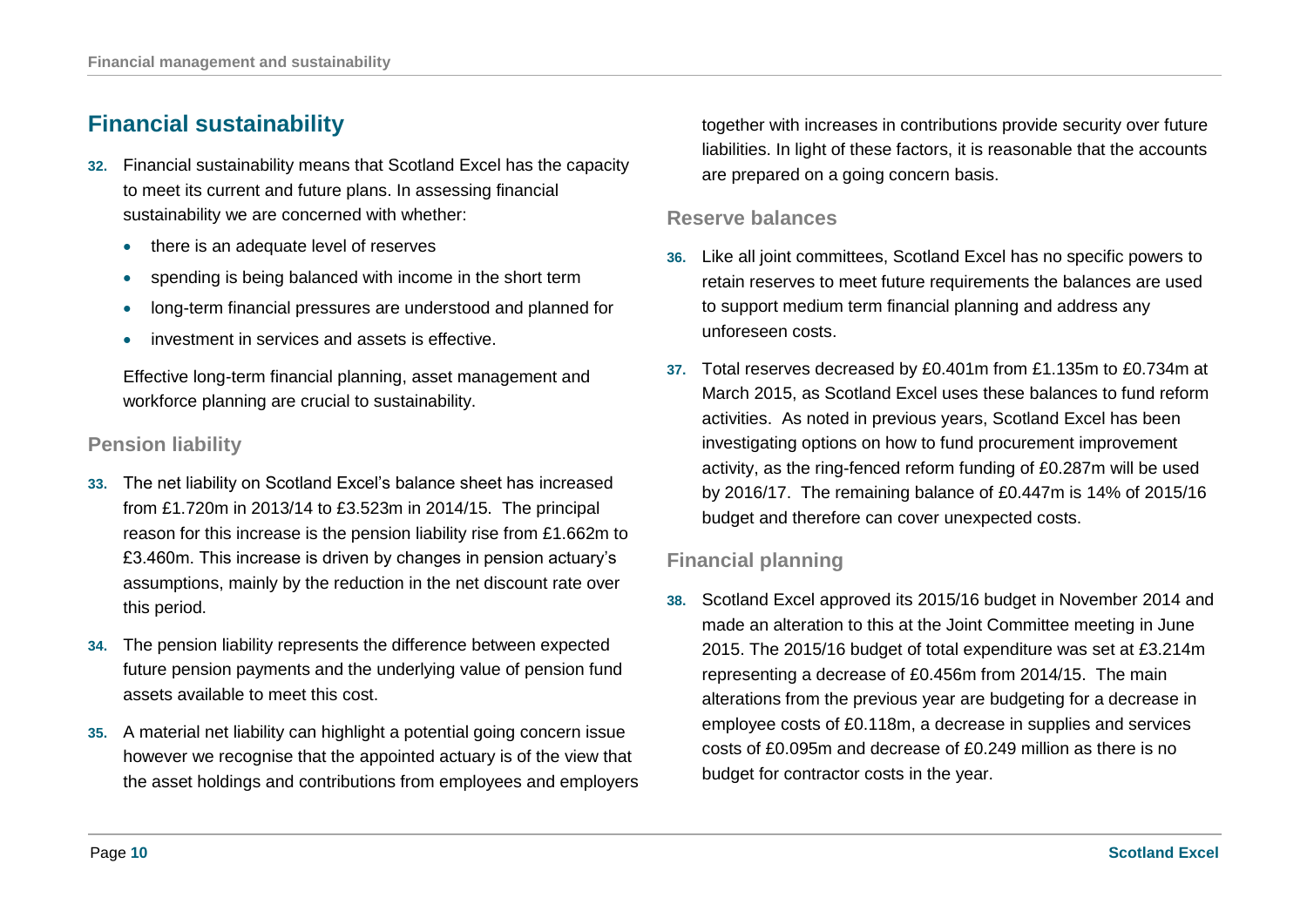**39.** An indicative budget was not formally presented and approved for Scotland Excel for 2016/17 as the funding settlement for that year and beyond is uncertain and they also intended to undertake a fundamental review of the funding model during 2015. In the mean time officers have carried out medium term financial planning based on certain assumptions and changes to national insurance.

#### **Conclusion on financial sustainability**

**40.** We conclude Scotland Excel has an adequate level of reserves and is containing its core expenditure within annual budgets for the immediate future but funding models need to be prepared to delivery the corporate plan.

**Appendix 4 – Action Plan No. 1**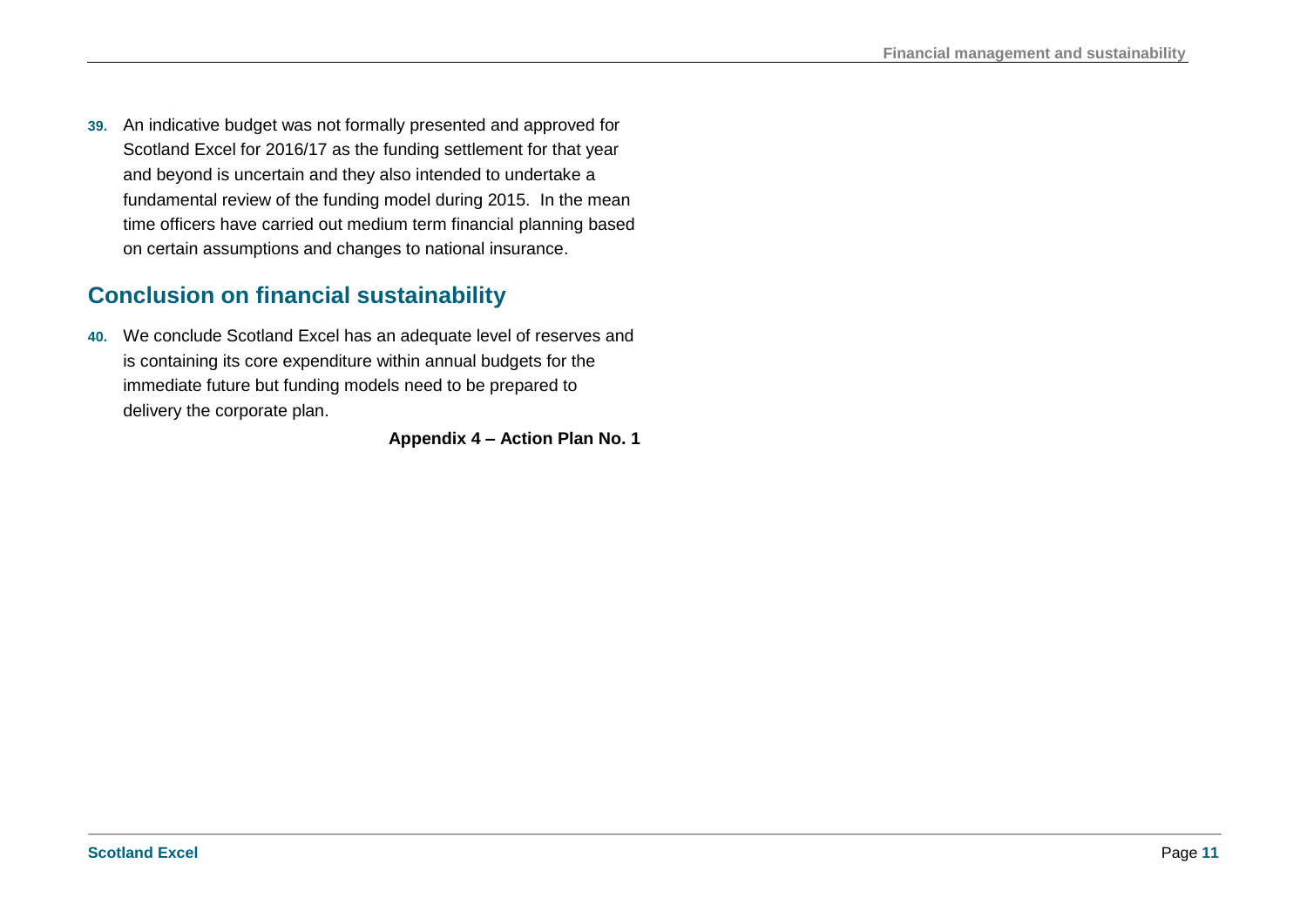# **Governance and transparency**



- **41.** Members and management of Scotland Excel are responsible for establishing arrangements to ensure that its business is conducted in accordance with the law and proper standards, that public money is safeguarded and for monitoring the adequacy and effectiveness of these arrangements.
- **42.** Citizens should be able to hold audited bodies to account about the services provided. Transparency means that citizens have access to understandable, relevant and timely information about how an audited body is taking decisions and how it is using its resources.

#### **Corporate governance**

- **43.** During the year there has been a change in Director with Dorothy Cowie leaving on 31 August 2014 and Julie Welsh starting on 1 September 2014.
- **44.** A new corporate strategy 2015-18 and operating plan are in place. It concludes that the governance model needs to be reviewed; much has changed since the inception of Scotland Excel and the 2015-16 operating plan includes a review to see how the oversight of Scotland Excel can support, through challenge and accountability, its performance and business activities.

#### **Internal control**

- **45.** While auditors concentrate on significant systems and key controls in support of the opinion on the financial statements, their wider responsibilities require them to consider the financial systems and controls of audited bodies as a whole. However, the extent of this work should also be informed by their assessment of risk and the activities of internal audit.
- **46.** With Renfrewshire Council (the council) being the host for Scotland Excel, all financial transactions of Scotland Excel are processed through the financial systems of the council and are subject to the same controls and scrutiny of the council including regular reviews of internal audit.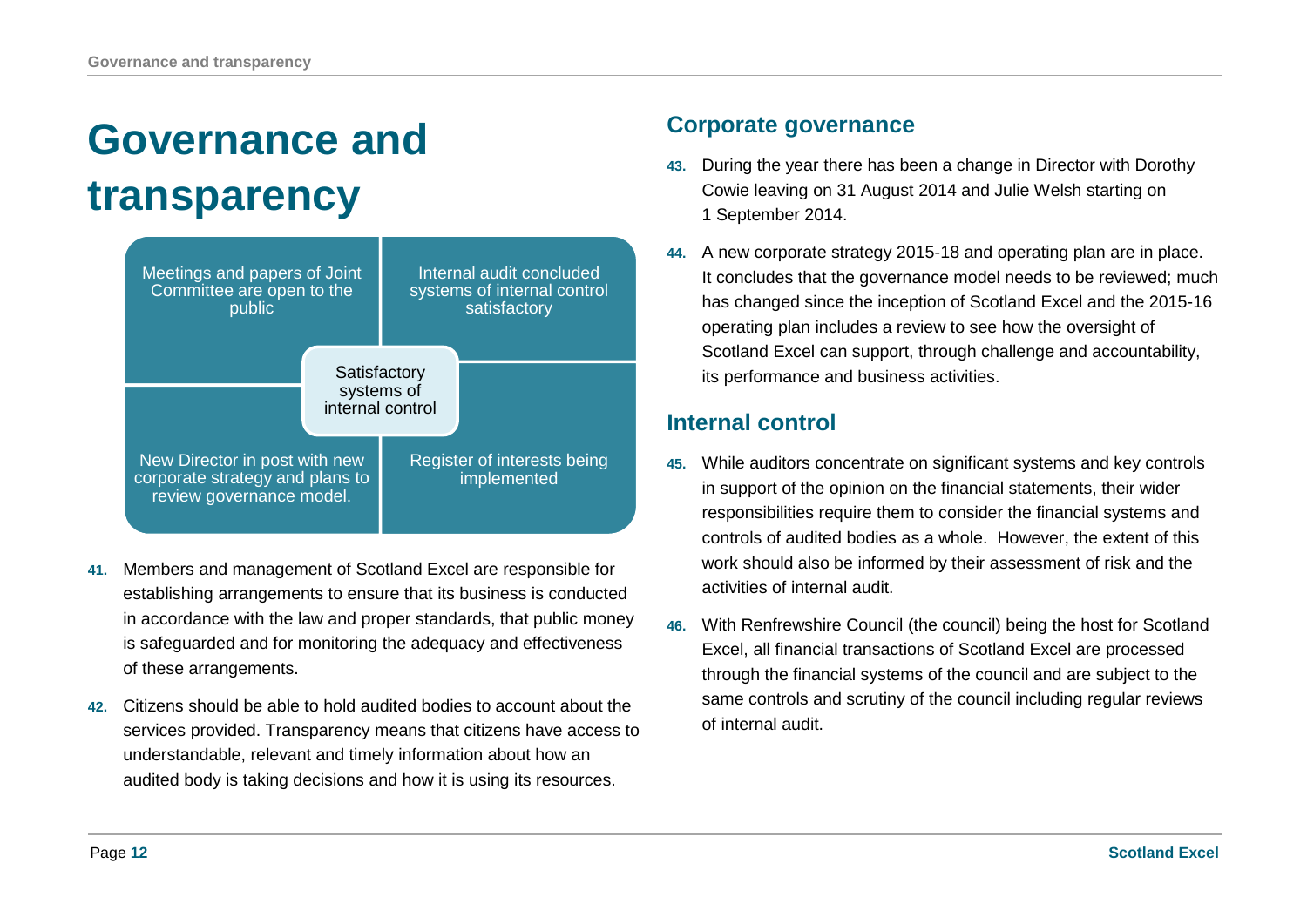**47.** In the Internal Audit Annual Report 2014/15 on Scotland Excel, the Chief Auditor concluded that the system of internal control is operating in a satisfactory manner.

#### **Internal audit**

- **48.** Internal audit provides members and management of Scotland Excel with independent assurance on risk management, internal control and corporate governance processes. We are required by international auditing standards to make an assessment of internal audit to determine the extent to which we can place reliance on its work. To avoid duplication, we place reliance on internal audit work where possible.
- **49.** Our review of internal audit concluded that they operate in accordance with the Public Sector Internal Audit Standards and have sound documentation standards and reporting procedures in place. We placed reliance on their work on Renfrewshire Council's treasury management and payroll systems.

### **Arrangements for the prevention and detection of fraud**

**50.** In our Annual Audit Plan we highlighted the responsibility audited bodies have for establishing arrangements to prevent and detect fraud and other irregularities, although it should be noted that no system can eliminate the risk of fraud entirely. In our opinion the overall arrangements for the prevention of fraud within Scotland Excel is satisfactory but could be improved with the points below.

- **51.** Scotland Excel is not part of this year's National Fraud Initiative (NFI). NFI is a counter-fraud exercise led by Audit Scotland, overseen by the Cabinet Office for the UK as a whole. It uses computerised techniques to compare information about individuals held by different public bodies, and on different financial systems, to identify circumstances (matches) that might suggest the existence of fraud or error. These exercises are undertaken every two years. [http://www.audit-scotland.gov.uk/work/nfi.phpf.](http://www.audit-scotland.gov.uk/work/nfi.phpf)
- **52.** We would encourage Scotland Excel to consider being involved in the next exercise in 2016/17.

### **Arrangements for maintaining standards of conduct and the prevention and detection of corruption**

**53.** Scotland Excel has in place codes of conduct for employees and members. In our 2013/14 annual audit report, we recommended that Scotland Excel follow the recommendation from Audit Scotland's report *Procurement in Councils*, to establish a register of interests. We consider this principle should apply to staff involved in negotiating contracts. Scotland Excel is implementing the registers, planning to have them in place for senior management and contract owners by October.

**Appendix 4 – Action Plan No. 2**

#### **Transparency**

**54.** When assessing transparency we consider questions such as: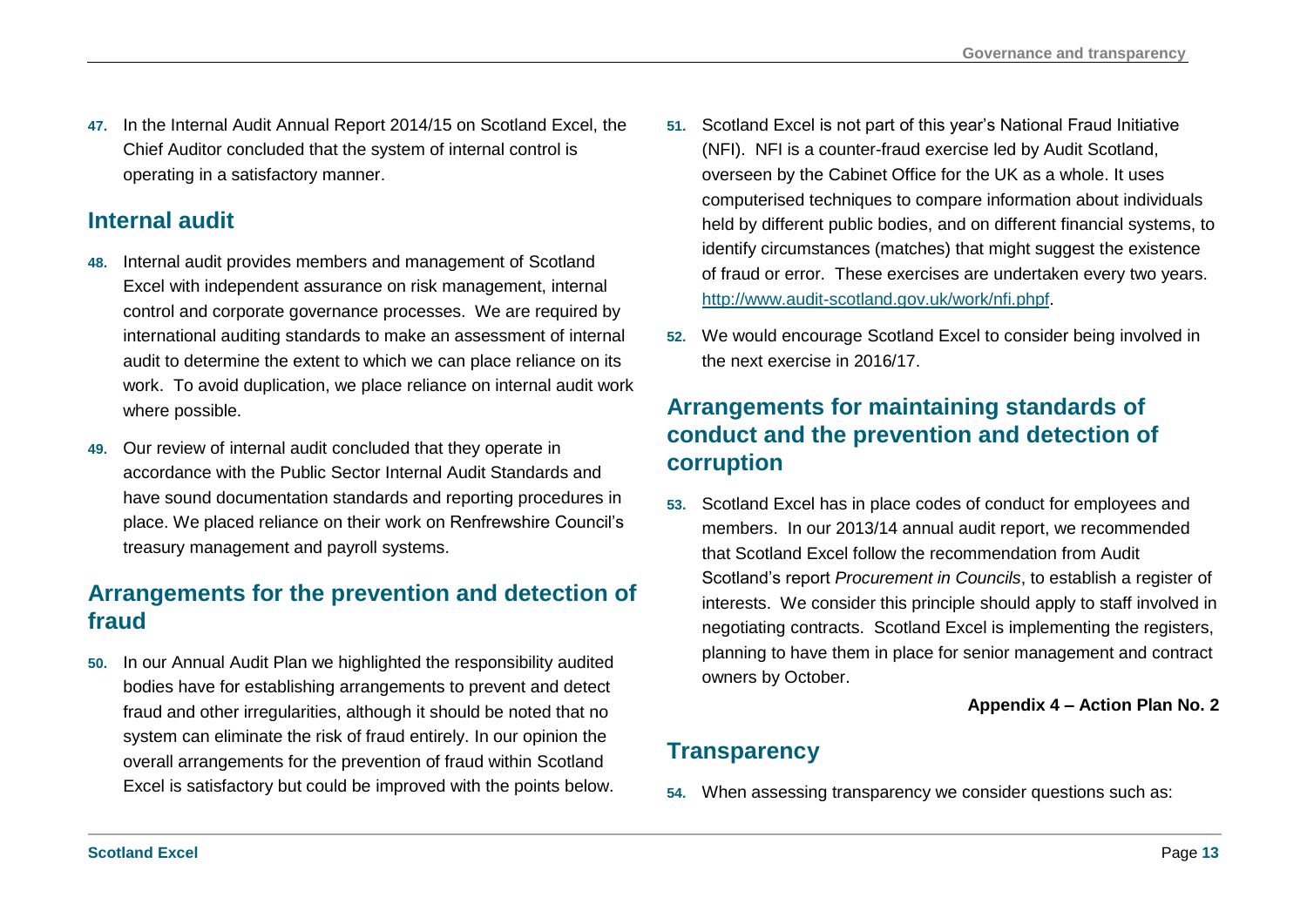- Are meetings are held in public?
- Are papers and corporate documents available online and there is only limited use of taking papers in private?
- Are financial statements clearly presented and budget monitoring papers concise and clear?
- Is a register of interests available on the website?
- **55.** Meetings of Scotland Excel Joint Committee are held in public and papers available from the Renfrewshire Council website. Where commercially sensitive contracts are being discussed, the papers for sub-committees are not publicly available, which is appropriate. Scotland Excel website also publishes the new corporate strategy and operating plan. We concluded that the financial statements are

clear and actual expenditure and income clearly linked to budgeted figures, as described in the commentary.

- **56.** Under the new corporate strategy there is a commitment to transparent reporting with plans that clear annual performance metrics will be provided and progress reported to governance bodies on a quarterly basis
- **57.** Scotland Excel is implementing a register of interests and putting this online when complete would add to the body's commitment to transparency.

#### **Appendix 4 – Action Plan No. 2**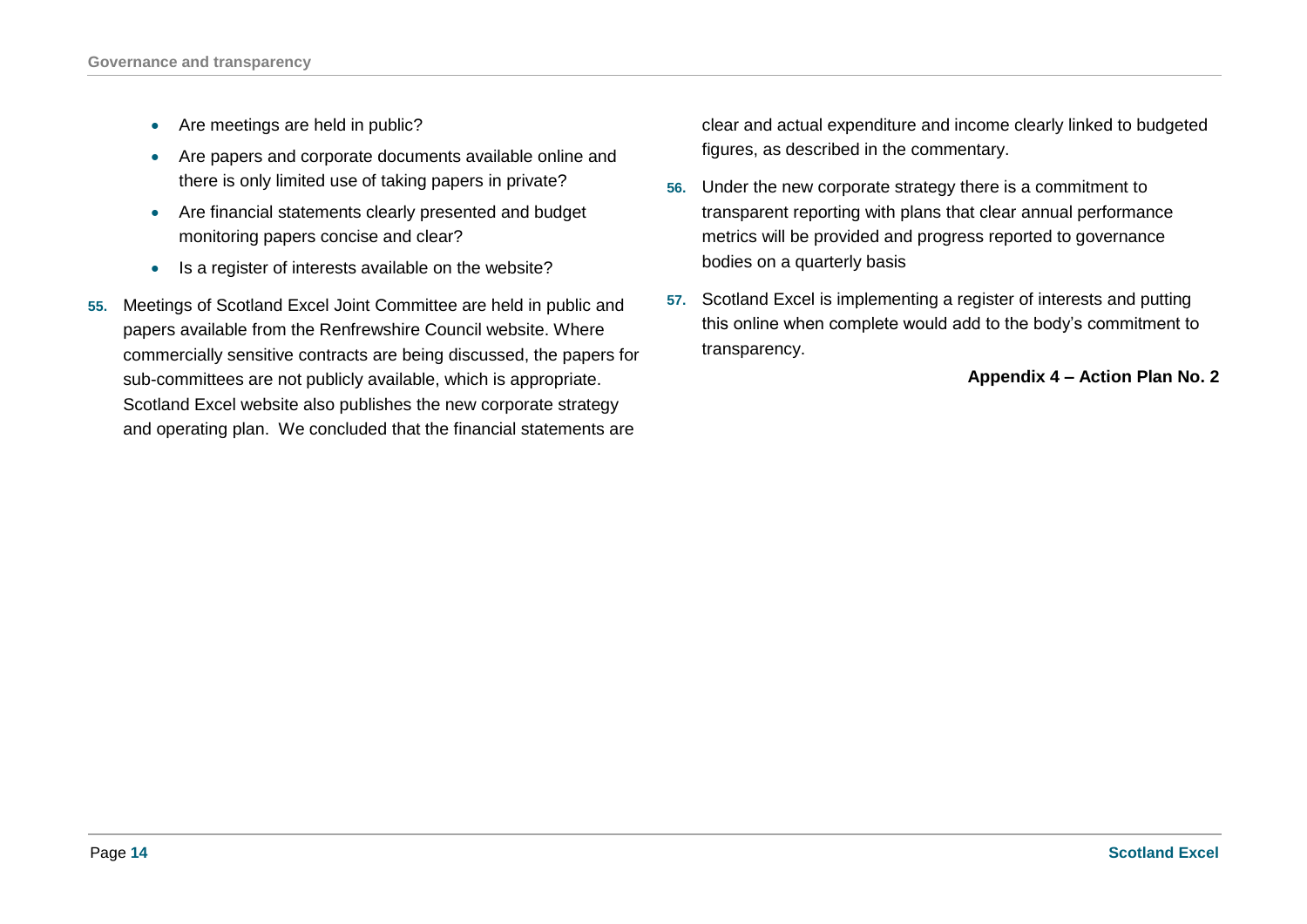# **Best Value and performance**

**59.** Best value is a key factor to consider when planning policies, programmes and projects and when taking any spending decisions. Scotland Excel should have systems and processes to ensure that it can demonstrate that it is delivering best value by assessing and reporting on the economy, efficiency, effectiveness and equality in service provision.

### **Overview of performance targets in 2014/15**

- **60.** The year-end performance report was given to the Executive Sub-Committee in May 2015 showing performance against the business plan. For 2014/15 the business plan had 21 objectives and the following performance was noted:
	- Nine objectives were fully achieved including: achieve savings of between 2-7% against the delivery programme, reduce and maintain sickness absence at below 4%.
	- Seven objectives were partially achieved including: eight extensions and 11 renewals were made to contracts and developing a new three-year corporate strategy which has subsequently been approved.
	- Five objectives were not achieved, including eight new contracts were delivered against a target of 16 and the advertised annual value of contracts on the portfolio falling

£102m below target of £750m. Setting realistic timescales for new areas of contracting was a recommendation in the *Procurement in Councils* report and this is included in the 2015- 16 business plan.

### **Corporate Strategy**

- **61.** In June 2015, members approved a three-year strategic plan which covers the period 2015-2018. The strategy is based around 12 objectives aligned to four business goals:
	- Supporting the delivery of better and more effective public services.
	- **Being sustainable in everything we do.**
	- Placing customers at the heart of our business.
	- Becoming the partner of choice for delivering shared services.
- **62.** Scotland Excel also developed an annual operating plan which will be used to cascade objectives and activities throughout the organisation in order to deliver agreed goals. The strategy and operating plan was issued to all Joint Committee members and communicated to wider stakeholder groups. Clear annual performance metrics will be provided and progress reported to governance bodies on a quarterly basis.

### **Audit Scotland national study**

**63.** On behalf of the Accounts Commission, Audit Scotland carried out an audit on how well councils in Scotland manage procurement and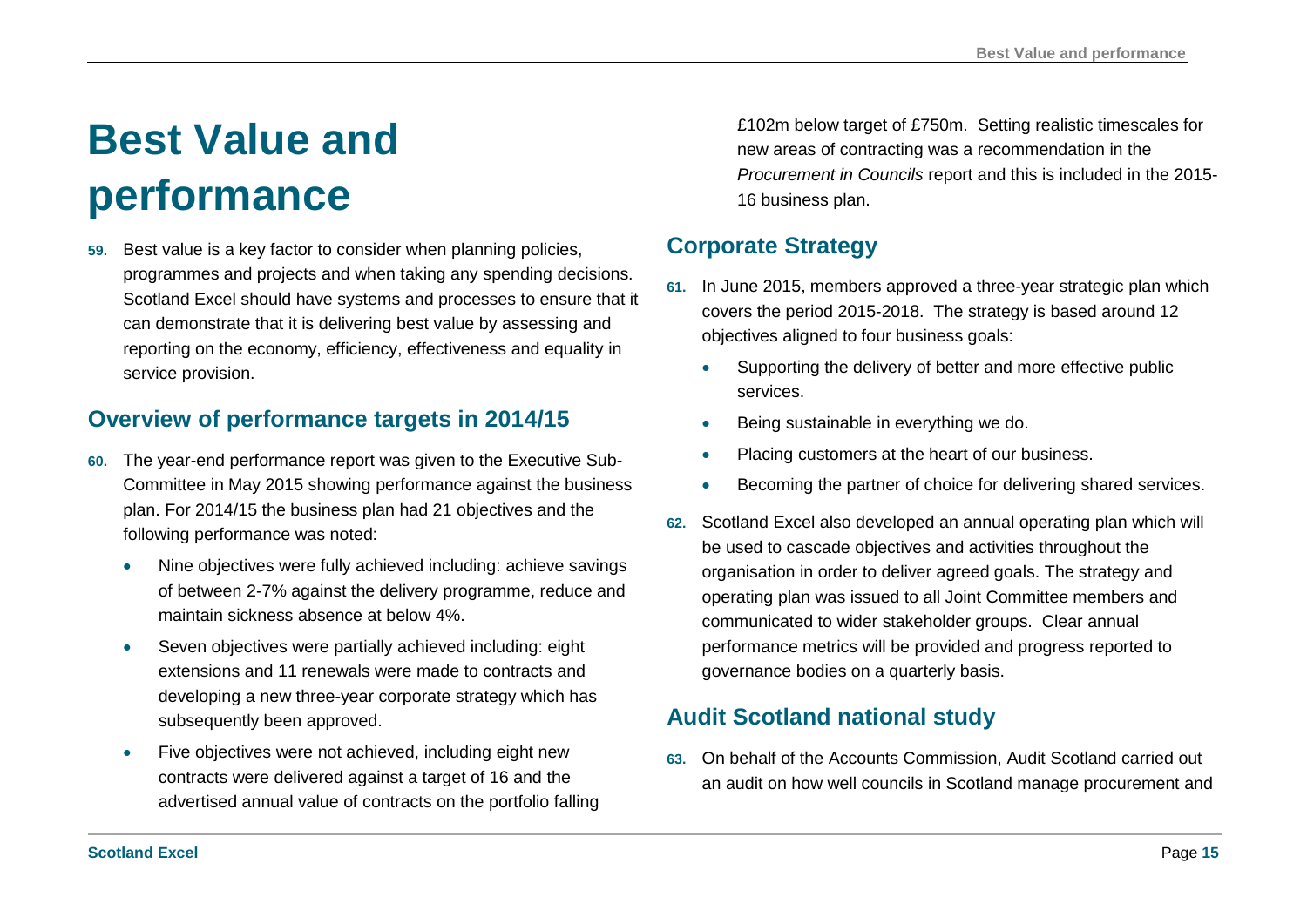Scotland Excel was part of that study. The report was published in April 2014 and included three recommendations for Scotland Excel.

#### **Exhibit 1: Audit Scotland study** *Procurement in councils* **and Scotland Excel's progress**

| <b>Recommendation</b>        | <b>Progress</b>                              |
|------------------------------|----------------------------------------------|
| Set realistic timescales for | 2015/16 operating plan includes plans to     |
| contracts development,       | deliver a rolling schedule of new contract   |
| particularly in new areas of | opportunities identified and agreed with     |
| contracting.                 | local authority stakeholders.                |
| Maintain and improve its     | New corporate strategy 2015-18 commits       |
| sharing of knowledge and     | to ongoing partnership working, specifically |
| experience with the Scottish | mentioning areas like Review of              |
| <b>Futures Trust.</b>        | Procurement in Construction.                 |
| Work with councils and       | The new corporate strategy 2015-18 and       |
| review and formalise         | operating plan for 2015/16 include           |
| arrangements to fund         | objective to develop a new sustainable       |
| procurement improvement      | funding and delivery model based around      |
| activity beyond 2016.        | core and chargeable services.                |

*Source: Audit Scotland Report Procurement in councils; Scotland Excel corporate strategy 2015-18; Scotland Excel operating plan 2015-16*

**Appendix 4 – Action Plan No. 1**

#### **National performance audit reports**

- **64.** Audit Scotland carries out a national performance audit programme on behalf of the Accounts Commission and the Auditor General for Scotland. During 2014/15, a number of reports were issued specifically covering local government topics. These are outlined in appendix III. While these reports might not directly cover the work of Scotland Excel, there may be lessons learned or helpful information on wider issues in local government.
- **65.** Scotland Excel's corporate strategy picks up the recommendations from Audit Scotland's procurement study but there are no formal processes in place to update members on the wider reports and disseminate the impact for the work of Scotland Excel.

**Appendix IV – action plan point 3**

#### **Outlook**

**66.** In common with other public sector organisations, Scotland Excel faces the key challenges of reducing budgets and the public expectation of high quality services value. The Corporate Strategy emphasises Scotland Excel's role in supporting public sector bodies deliver better and more cost effective services.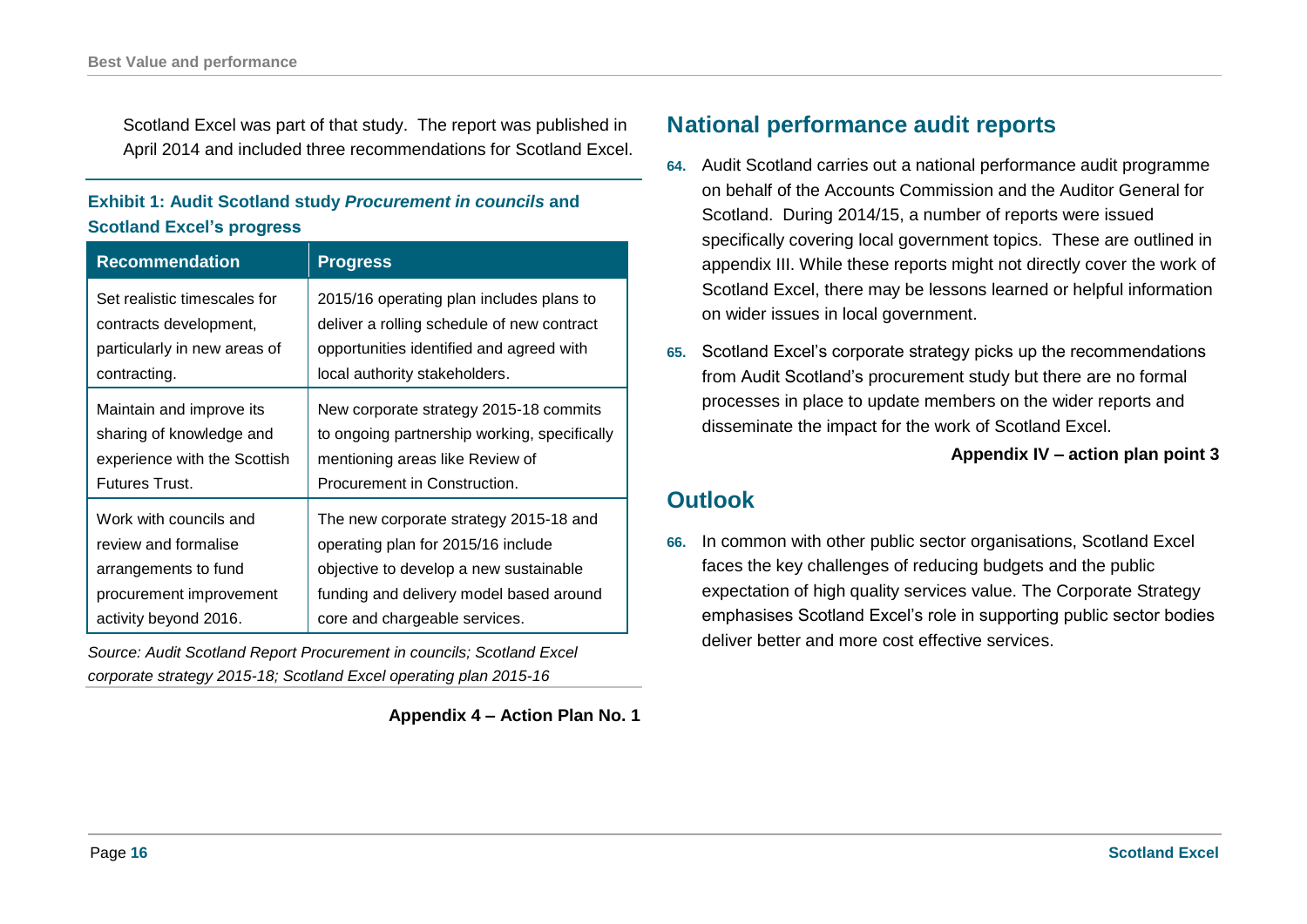# **Appendix I – Significant audit risks**

The table below sets out the financial statement audit risks we identified during the course of the audit and how we addressed each risk in arriving at our opinion on the financial statements.

| <b>Audit Risk</b>                                                                                                                                                                                                                                                                                                         | <b>Assurance procedure</b>                                                                                                                                                                                        | <b>Results and conclusions</b>                                                                                                                                                 |
|---------------------------------------------------------------------------------------------------------------------------------------------------------------------------------------------------------------------------------------------------------------------------------------------------------------------------|-------------------------------------------------------------------------------------------------------------------------------------------------------------------------------------------------------------------|--------------------------------------------------------------------------------------------------------------------------------------------------------------------------------|
| <b>Risk of material misstatement</b>                                                                                                                                                                                                                                                                                      |                                                                                                                                                                                                                   |                                                                                                                                                                                |
| <b>Approval of the accounts</b><br>Due to the timetable of committee meetings for 2015 the<br>approval of the accounts will be delegated to the Executive sub-<br>committee; however this will require an amendment to the<br>scheme of delegation that still requires Joint Committee<br>approval.                       | Review revised scheme of delegation<br>$\bullet$<br>to ensure Executive sub-committee<br>can approve the 2014/15 accounts.<br>Continue to work with officers to<br>deliver the audit to the revised<br>timetable. | For 2014/15 the approval<br>$\bullet$<br>of the accounts was<br>delegated by the Joint<br>Committee to the<br>Executive sub-committee<br>which will meet on 28<br>August.      |
| <b>Management override of controls</b><br>As stated in ISA 240, management is in a unique position to<br>perpetrate fraud because of management's ability to manipulate<br>accounting records and prepare fraudulent financial statements<br>by overriding controls that otherwise appear to be operating<br>effectively. | Detailed testing of journal entries.<br>Review of accounting estimates for<br>bias.<br>Evaluating significant transactions<br>that are outside the normal course of<br>business.                                  | No issues have arisen as<br>$\bullet$<br>part of our audit work that<br>would indicate<br>management override of<br>controls affecting the<br>outturn or year-end<br>position. |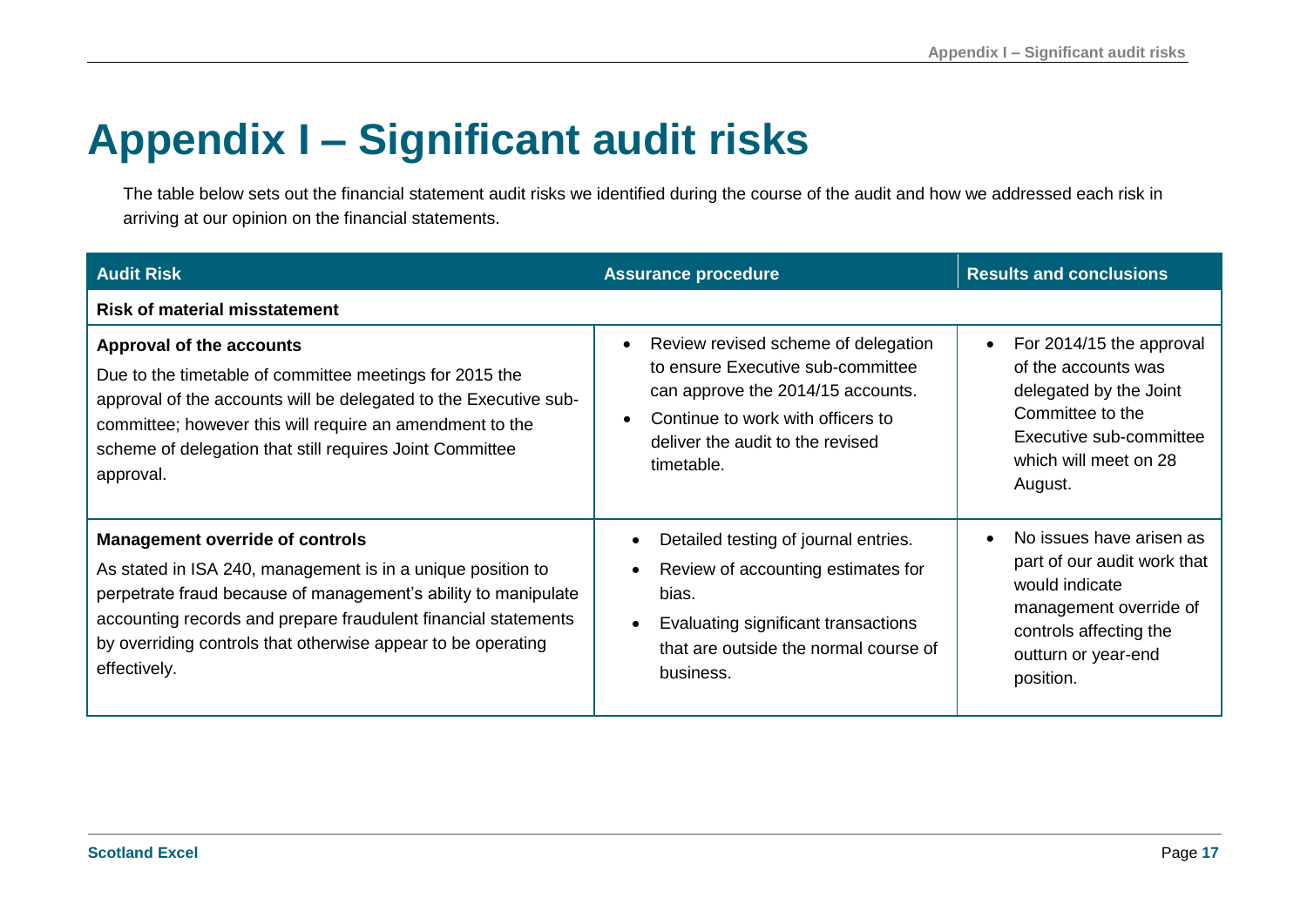| <b>Audit Risk</b>                                                                                                                                                                                                                                                                                                                                                                                                    | <b>Assurance procedure</b>                                                                                                                                                                                                                                          | <b>Results and conclusions</b>                                                                                                                                                                                                                                 |
|----------------------------------------------------------------------------------------------------------------------------------------------------------------------------------------------------------------------------------------------------------------------------------------------------------------------------------------------------------------------------------------------------------------------|---------------------------------------------------------------------------------------------------------------------------------------------------------------------------------------------------------------------------------------------------------------------|----------------------------------------------------------------------------------------------------------------------------------------------------------------------------------------------------------------------------------------------------------------|
| <b>Annual Governance Statement</b><br>The LG 2014 regulations require the annual accounts to include<br>a governance statement, when in the past Scotland Excel would<br>prepare a statement on the system of internal financial control<br>(SSIFC). The governance statement contains a number of<br>additional disclosures compared to the SSIFC and there is a risk<br>not all the required disclosures are made. | Review of disclosures in annual<br>governance statement against the<br>Delivering good governance in local<br>government: framework.<br>Ensure disclosures are consistent<br>with the information within the<br>financial statements and internal audit<br>reports. | The annual governance<br>statement followed the<br>guidelines and was<br>consistent with<br>information on the audit.<br>There was only a minor<br>presentation change to<br>wording.                                                                          |
| <b>Management Commentary</b><br>The LG 2014 regulations require the annual accounts to include<br>a management commentary, which will include a number of<br>additional disclosures in comparison to the current explanatory<br>foreword. The Scottish Government is providing guidelines on<br>preparing the management commentary but these have not yet<br>been issued.                                           | Ensure information in management<br>$\bullet$<br>commentary is consistent with that<br>contained in the financial statement<br>and complies with disclosure<br>requirements.                                                                                        | The management<br>commentary was<br>compared to the Scottish<br>Government guidance<br>issued. In general the<br>commentary met the<br>guidance. Minor changes<br>were made to include<br>more information about<br>2014/15 performance<br>against objectives. |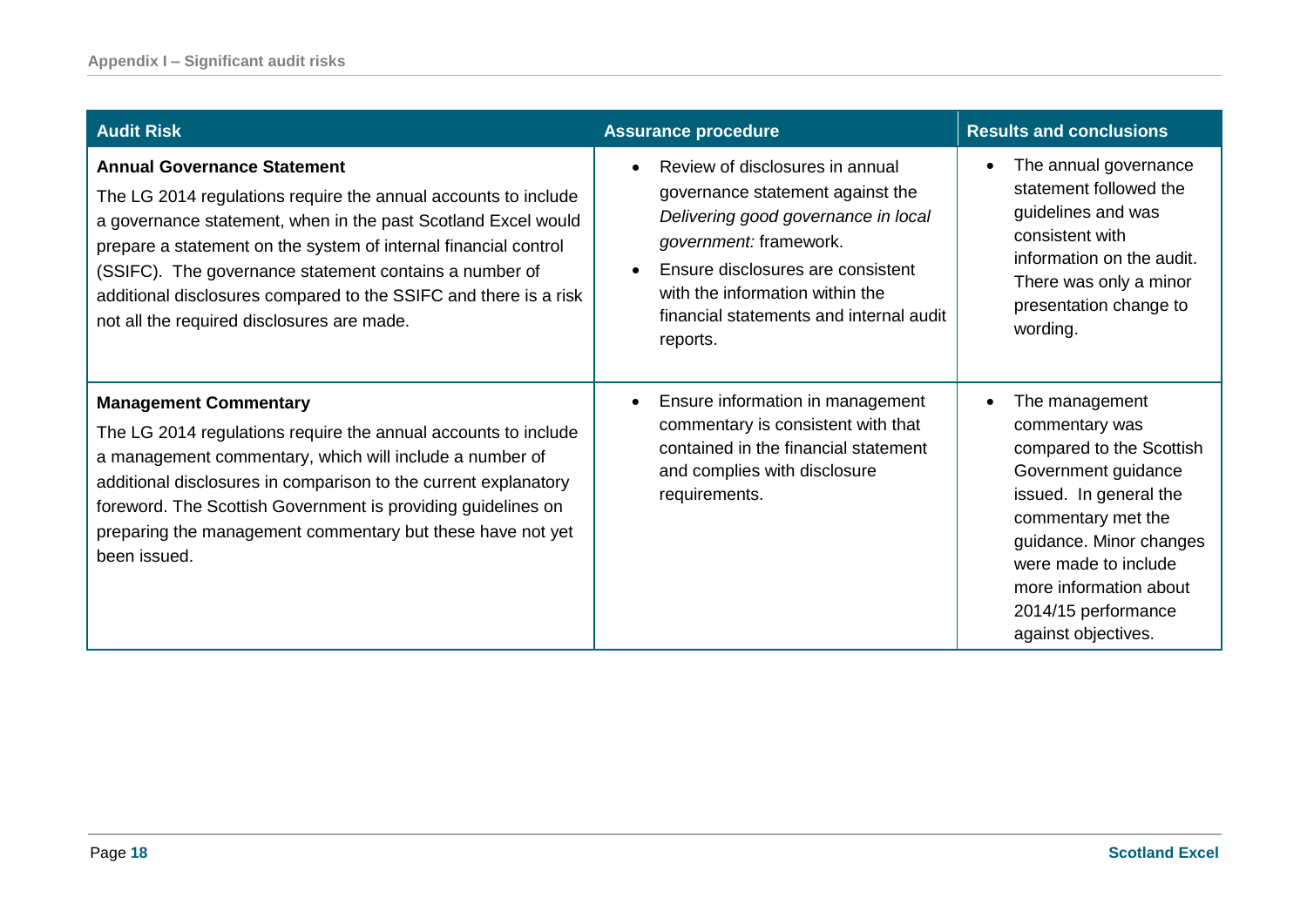| <b>Audit Risk</b>                                                                                                                                                                                                                                                                                                                                                                                                                                                                    | <b>Assurance procedure</b>                                                                                                                                                                                                                                                                                                                                                                                                                                                                                                                                                                                   | <b>Results and conclusions</b>                                                                                                                                                                                                                                                                                                                                                                                                                                                               |
|--------------------------------------------------------------------------------------------------------------------------------------------------------------------------------------------------------------------------------------------------------------------------------------------------------------------------------------------------------------------------------------------------------------------------------------------------------------------------------------|--------------------------------------------------------------------------------------------------------------------------------------------------------------------------------------------------------------------------------------------------------------------------------------------------------------------------------------------------------------------------------------------------------------------------------------------------------------------------------------------------------------------------------------------------------------------------------------------------------------|----------------------------------------------------------------------------------------------------------------------------------------------------------------------------------------------------------------------------------------------------------------------------------------------------------------------------------------------------------------------------------------------------------------------------------------------------------------------------------------------|
| <b>Staff costs and changes</b><br>2014/15 Scotland Excel's staff costs will cover exit packages,<br>permanent and temporary staff costs.<br>The Code and the LG 2014 regulations require specific<br>disclosures for exit packages for the remuneration report and<br>signed agreements should be in place for all exit packages and<br>temporary contracts.<br>There is a risk the different costs are not disclosed correctly or<br>not supported by formal and signed agreements. | Review of remuneration report to<br>$\bullet$<br>ensure that exit packages disclosures<br>are complete, accurate and follow<br>guidance.<br>Review accounts to check that all<br>costs to the council are included e.g.<br>amounts paid to individuals and strain-<br>on-the-fund costs.<br>We will undertake substantive testing<br>on temporary staff in order to ensure<br>that they are being paid the correct<br>remuneration according to contracts /<br>invoices.<br>Review final breakdown of permanent<br>versus temporary costs in the<br>financial statements for large and<br>unusual movements. | We tested the exit<br>$\bullet$<br>packages and confirmed<br>they were all approved<br>and strain-on-the-fund<br>costs included in the<br>accounts. However,<br>notional costs for the<br>capitalised costs of added<br>years had not been<br>included. Officers<br>changed the exit<br>packages note and added<br>information to explain the<br>nature of the costs. Total<br>cost of exit packages<br>increased from £0.110m<br>to £0.193m.<br>All other testing was<br>٠<br>satisfactory. |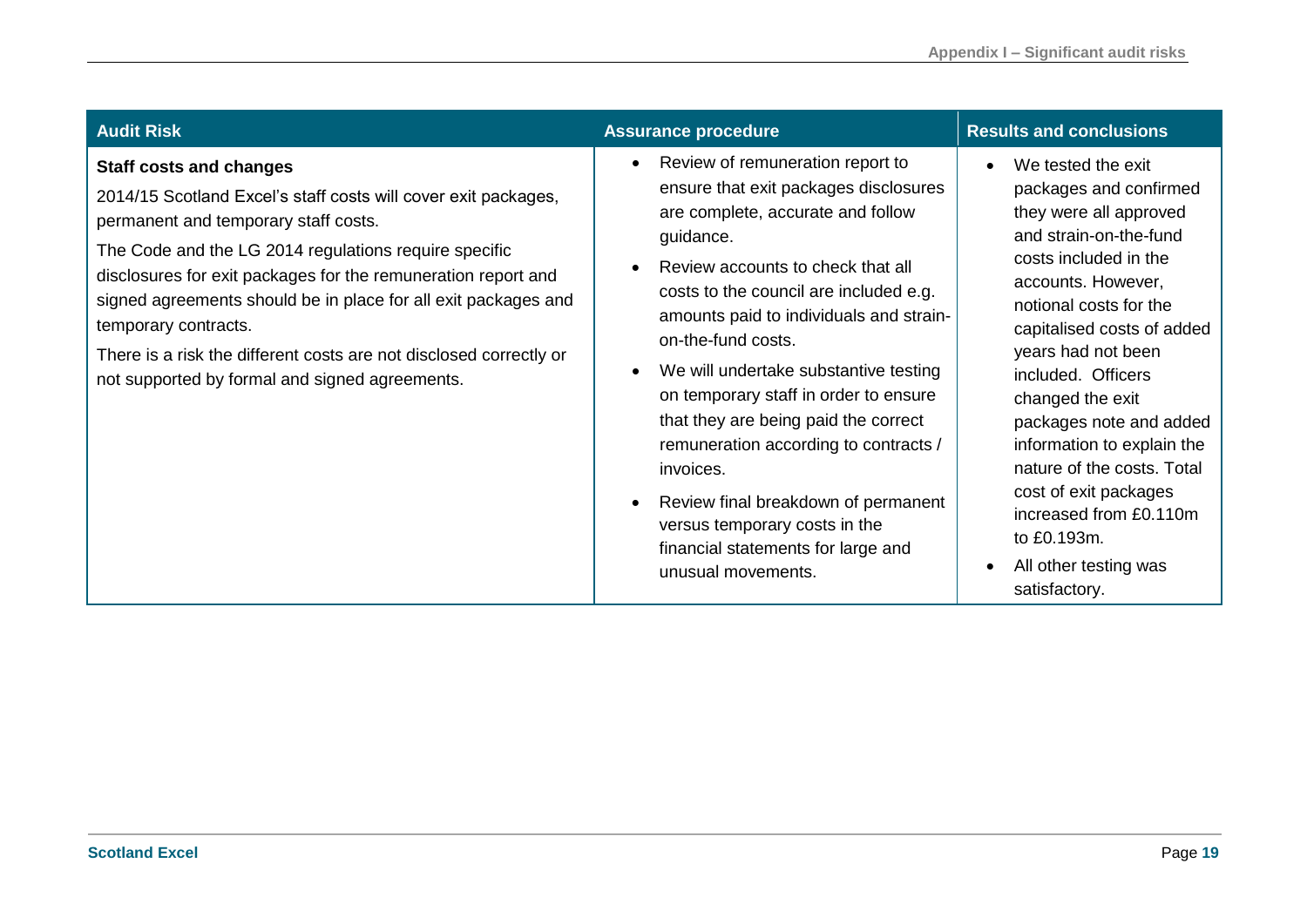| <b>Audit Risk</b>                                                                                                                                                                                                                                                                                                                                                                                                                                                                                                                                                                                                                                  | <b>Assurance procedure</b>                                                                                                                                                                                                 | <b>Results and conclusions</b>                                                                                                                                                                                                                                                                                                                    |
|----------------------------------------------------------------------------------------------------------------------------------------------------------------------------------------------------------------------------------------------------------------------------------------------------------------------------------------------------------------------------------------------------------------------------------------------------------------------------------------------------------------------------------------------------------------------------------------------------------------------------------------------------|----------------------------------------------------------------------------------------------------------------------------------------------------------------------------------------------------------------------------|---------------------------------------------------------------------------------------------------------------------------------------------------------------------------------------------------------------------------------------------------------------------------------------------------------------------------------------------------|
| <b>Financial position</b><br>In previous years we have noted that the funds available for<br>procurement improvement activity were being gradually utilised<br>and new models were needed to resource this type of work. In<br>2014, Audit Scotland published its report on how well councils in<br>Scotland manage procurement. This reiterated the need to for<br>Scotland Excel to work with councils to review and formalise<br>arrangements to fund procurement improvement activity beyond<br>2016.<br>There has been a change in Director following the report being<br>published and a risk of delay in addressing the<br>recommendations. | We will follow-up progress on the<br>recommendations for Scotland Excel<br>from Audit Scotland's report and<br>provide an update in the annual<br>report on the audit.                                                     | In 2015 Scotland Excel<br>$\bullet$<br>published a new<br>Corporate Strategy for<br>2015-18 and the 2015-16<br>business plan includes an<br>objective for review<br>funding and business<br>delivery models. The<br>funding model needs to<br>be reviewed for setting<br>the budget for 2016/17,<br>which will go to members<br>in November 2015. |
| <b>Staffing Vacancies</b><br>There have been a number of staff changes in 2014/15. A new<br>Director joined Scotland Excel and a small number of exit<br>packages were approved for 2014/15. As in previous years<br>Scotland Excel has had difficulties in recruiting permanent staff<br>members for a number of vacancies and relied on temporary<br>staff.<br>There is a risk changes will further impact on the staffing<br>pressures currently faced and delay contract development.                                                                                                                                                          | Monitoring of revenue budget<br>monitoring reports for employee cost<br>spend against budget.<br>Review business plans for work<br>planned on contract development.<br>Report on position in final report on<br>the audit. | Contractor costs only £5k<br>$\bullet$<br>over budget of £249k and<br>employee costs £75k<br>over budget due to<br>redundancy/early<br>retirement.<br>New operating plan<br>$\bullet$<br>includes workforce plans<br>to address recruitment<br>and retention risks.                                                                               |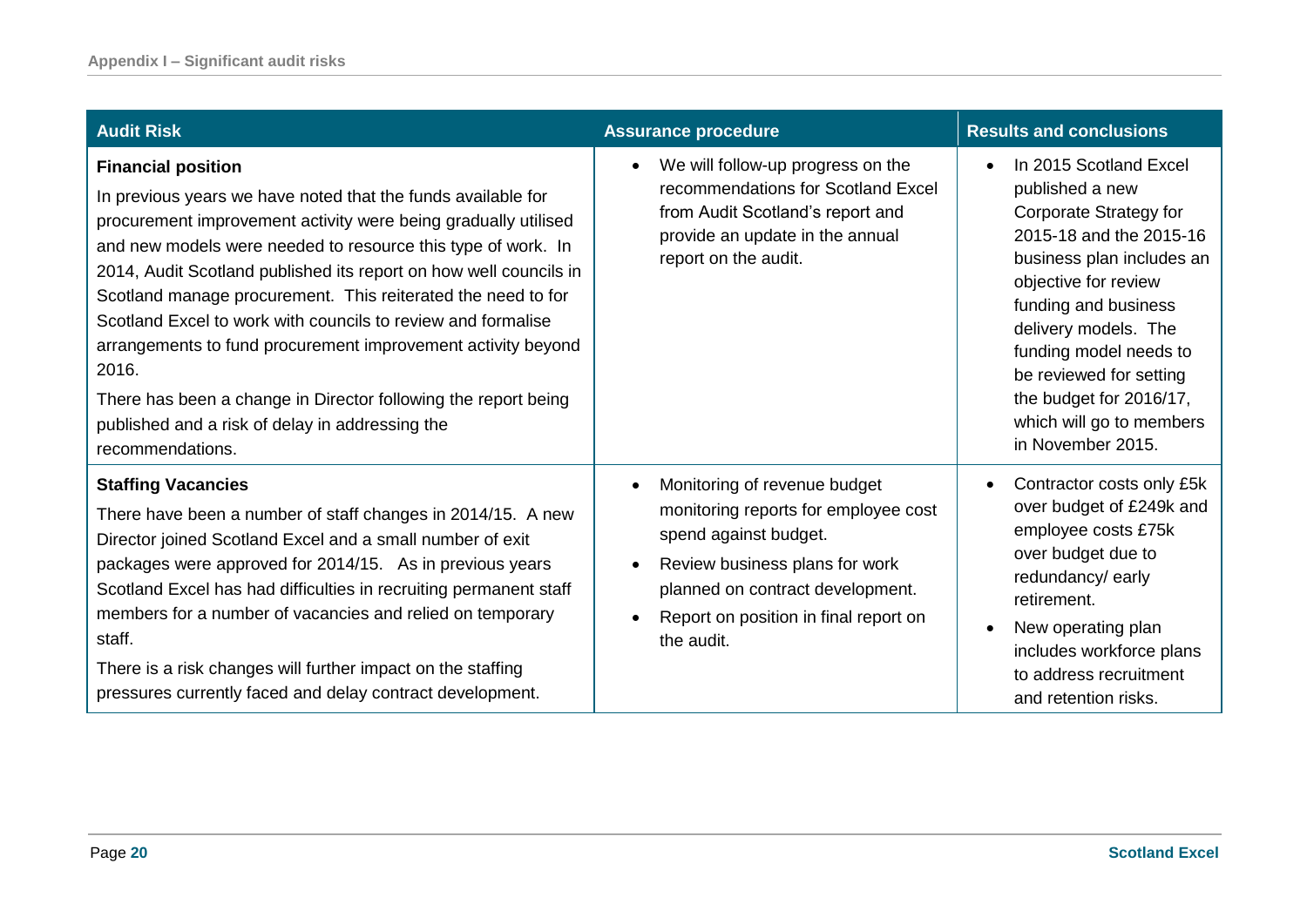# **Appendix II**

### **Summary of Scotland Excel local audit reports 2014/15**

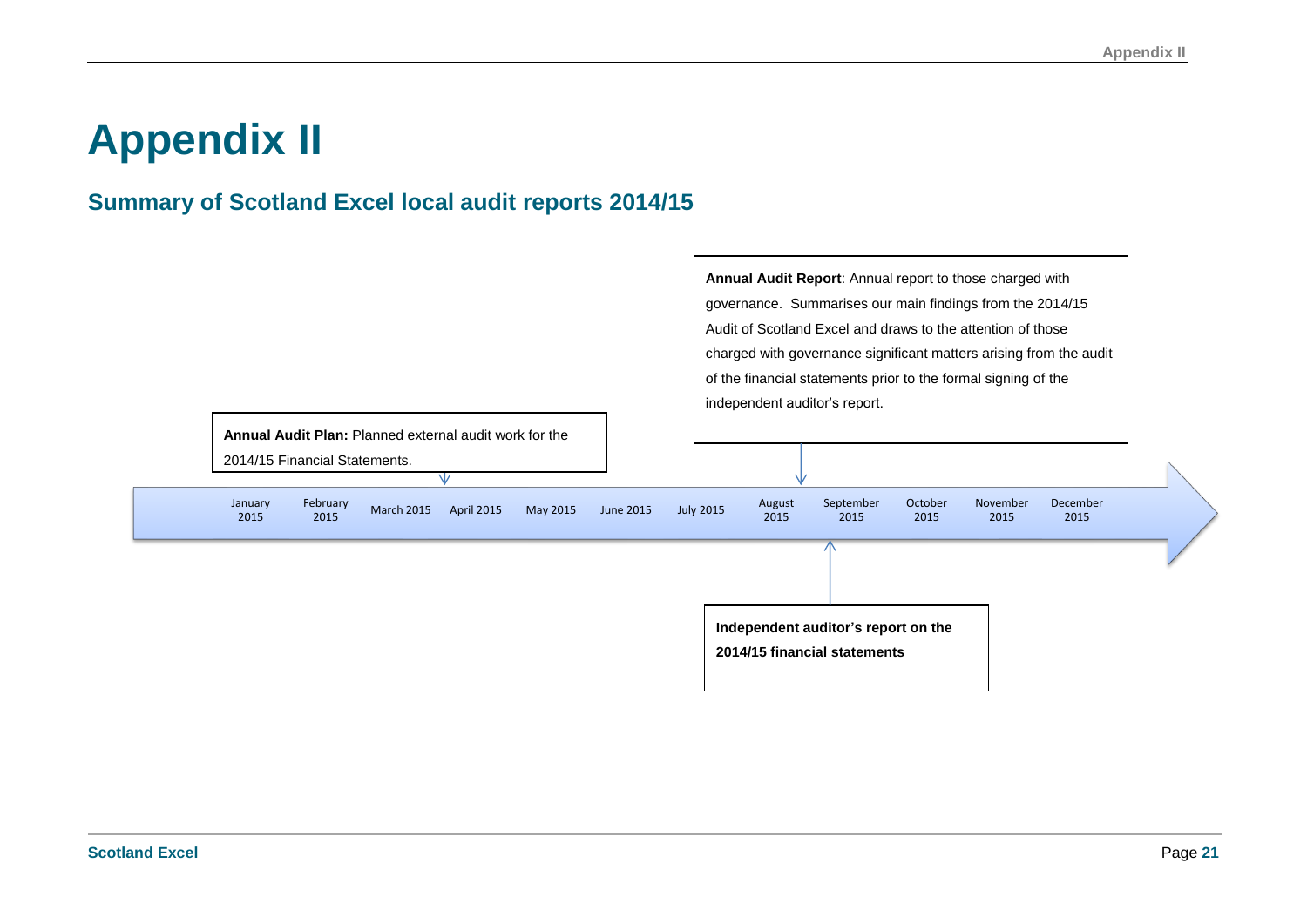# **Appendix III**

## **Summary of Audit Scotland national reports 2014/15**

**Community planning: Turning ambition into action** – Many Community Planning Partnerships are still not clear about what they are expected to achieved. Local data should be used to help set relevant, targeted priorities for improvement that will address inequalities within specific communities.

**Borrowing and treasury management in councils -** Councils are meeting professional requirements but need to do more to set out the longer term implications of borrowing and other debt on their finances.

> October 2014

September 2014

**Update on developing financial reporting -** Following the Smith Commission the framework for Scotland's public finances is undergoing fundamental change. The Scottish Parliament will have enhanced financial powers from April 2015. The report emphasises the importance of comprehensive, transparent and reliable financial reporting for accountability and decision-making. The report also notes that while the audited accounts of public bodies across Scotland provide a sound base for financial reporting and scrutiny, there is no single complete picture of the devolved public sector's finances.

<sup>2014</sup> May 2014 June 2014 July 2014

August<br>2014

December 2014 November 2014

**Scotland's public finances - a follow up: Progress in meeting the challenges –** Leaders and managers must produce balanced budgets and hold people in their organisations to account for how the money is used and what is achieved. Councillors have an important role in ensuring that approved budgets are used to best effect. To do this they need good-quality and timely financial information. They need to take a longer-term view on: options available for services; services standards and affordability; and, the sustainability of financial plans.

**An overview of local government in Scotland –** A high level, independent view on the progress councils are making in managing their finances and achieving Best Value.

May 2015

April 2015

March 2015

February 2015

January 2015

June 2015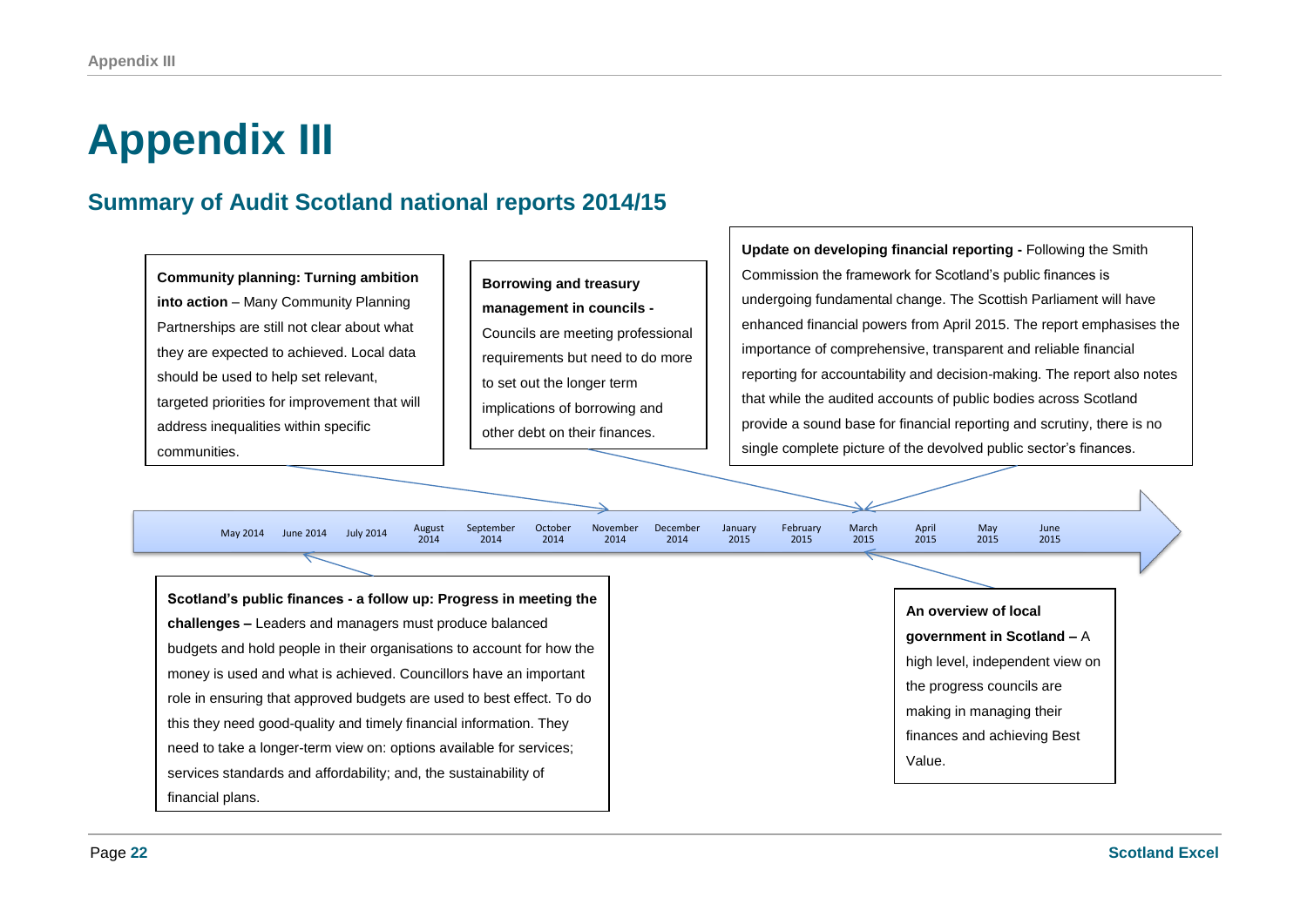# **Appendix IV**

## **Action plan**

| No.<br>para | <b>Issue/risk/Recommendation</b>                                                                                                                                                                                                                                                                                                                                                                                                                                       | <b>Management action/response</b>                                                                                                                          | <b>Responsible</b><br><b>officer</b> | <b>Target date</b> |
|-------------|------------------------------------------------------------------------------------------------------------------------------------------------------------------------------------------------------------------------------------------------------------------------------------------------------------------------------------------------------------------------------------------------------------------------------------------------------------------------|------------------------------------------------------------------------------------------------------------------------------------------------------------|--------------------------------------|--------------------|
| 31/40/63    | <b>Financial planning</b><br>The balance of ring-fenced reform funding is<br>likely to be fully utilised in 2016 and there are no<br>agreed plans in place to fund future reform work<br>from 2016 onwards.<br><b>Risk</b><br>There is a risk Scotland Excel cannot fund its<br>plans under its new corporate strategy 2015-18.<br>Recommendation<br>Options are prepared and recommendations<br>made to members as part of the budget-setting<br>process for 2016/17. | The 2015-16 Operating plan<br>includes commitment to develop<br>and implement a transparent<br>funding model based around core<br>and chargeable services. | Director and<br>Treasurer            | 30 November 2015   |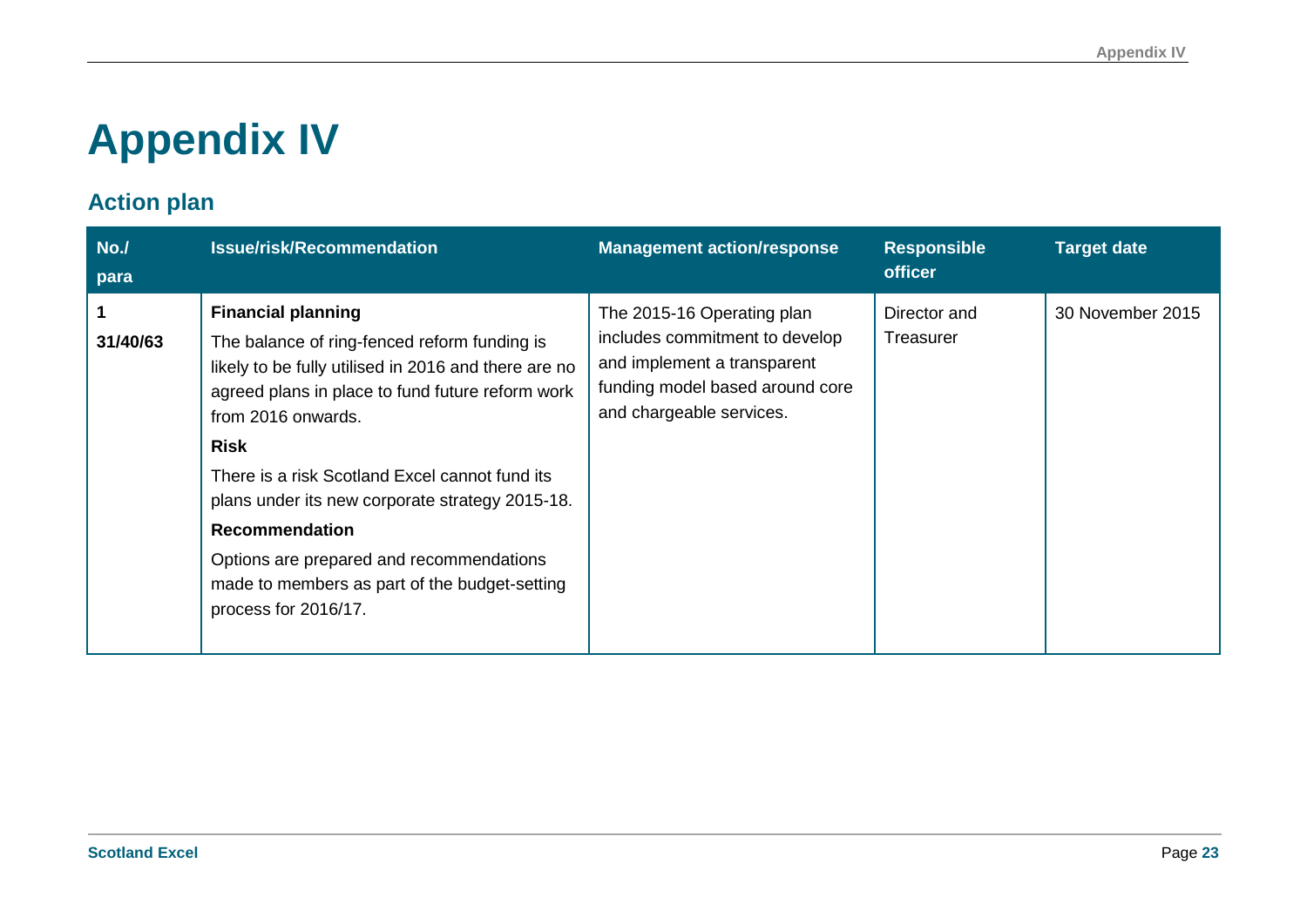| No.<br>para           | <b>Issue/risk/Recommendation</b>                                                                                                                                                                                                                                                                                                                                                                                                                                                                                                                                                                                                                                                                                                                          | <b>Management action/response</b>                                                                                                                                         | <b>Responsible</b><br><b>officer</b> | <b>Target date</b>                                                                  |
|-----------------------|-----------------------------------------------------------------------------------------------------------------------------------------------------------------------------------------------------------------------------------------------------------------------------------------------------------------------------------------------------------------------------------------------------------------------------------------------------------------------------------------------------------------------------------------------------------------------------------------------------------------------------------------------------------------------------------------------------------------------------------------------------------|---------------------------------------------------------------------------------------------------------------------------------------------------------------------------|--------------------------------------|-------------------------------------------------------------------------------------|
| $\mathbf{2}$<br>53/57 | <b>Register of interests</b><br>The Audit Scotland April 2014 report on<br>Procurement in Councils recommended that<br>council staff involved in procurement should<br>complete a register of interest statement and we<br>consider this principle should apply to staff<br>involved in negotiating contracts at Scotland<br>Excel.<br><b>Risk</b><br>A register of interests can improve the<br>transparency around the awarding of contracts<br>and is an appropriate arrangement for<br>prevention and detection of corruption.<br><b>Recommendation</b><br>A register of interests is put in place for all senior<br>staff and all staff involved in negotiating<br>contracts. This should be available on Scotland<br>Excel's website once complete. | A new template is now in place<br>and will be completed by senior<br>managers and contract owners by<br>2 October. The registers will be<br>reviewed annually thereafter. | <b>Director</b>                      | Original target date:<br>31 December 2014<br>Revised target date:<br>2 October 2015 |